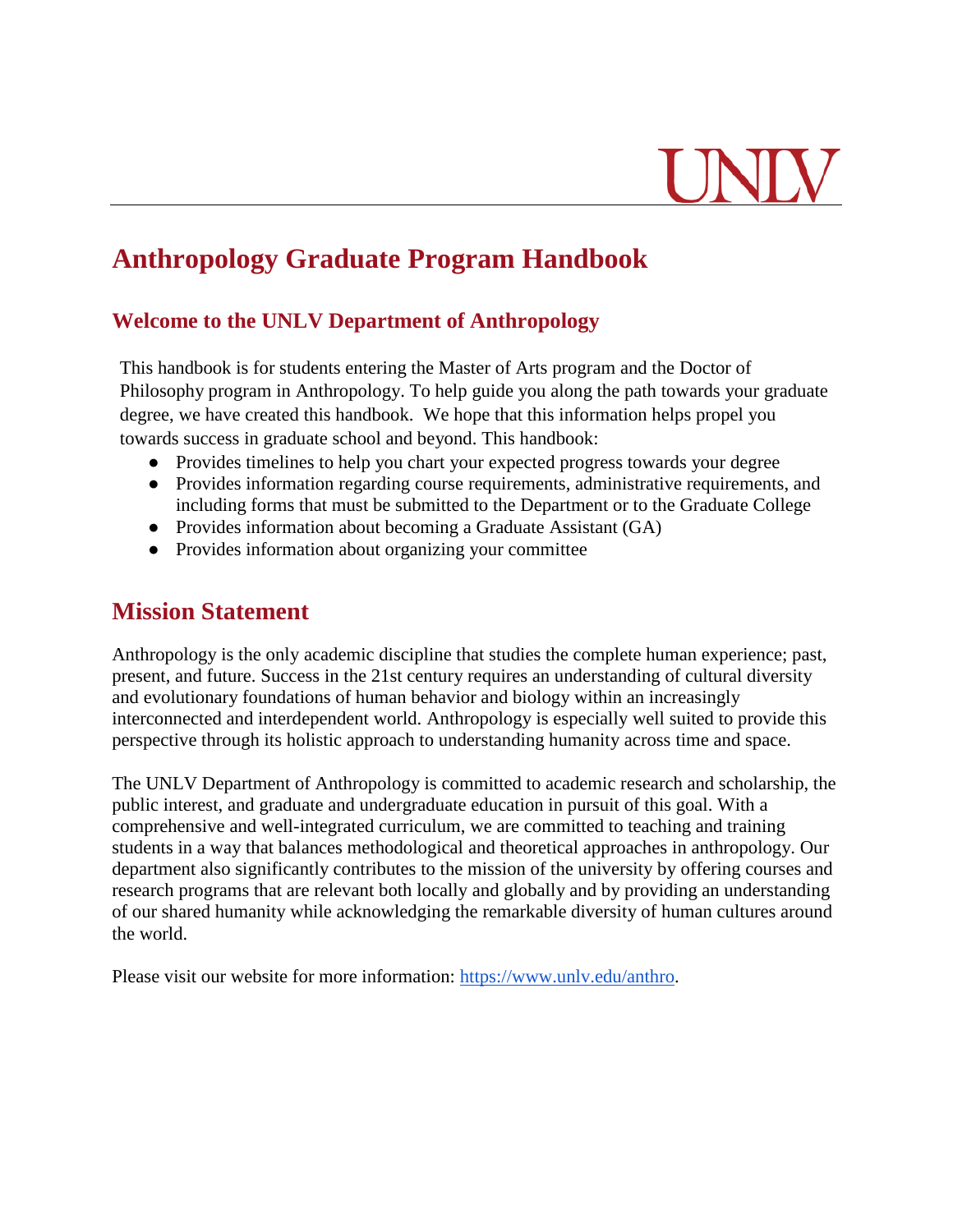### **Purpose**

The purpose of this handbook is to provide program specific information that is not found in the UNLV Graduate Catalog. Students are responsible for understanding and following the policies and procedures delineated in this document and the UNLV Graduate Catalog, as well as adhering to guidelines posted in the NSHE Code, UNLV Bylaws, and the UNLV Student Conduct Code. Questions about policies should be directed to the Graduate College: [gradcollege@unlv.edu](mailto:gradcollege@unlv.edu)

### **Disclaimer**

The information contained in this handbook is meant to be used for guideline purposes only. The handbook is updated periodically but policy changes can and sometimes do abruptly occur. Thus, this guide may not reflect current University, Graduate School, or Department policy. Please verify all details with your adviser and/or the Graduate Program Director prior to making any important decisions.

### **Department Graduate Faculty**

A current listing of the graduate faculty can be found in the UNLV Graduate Catalog. Faculty must hold either associate or full graduate faculty status to be involved in graduate education at UNLV and to sit on graduate committees. For up to date information regarding graduate faculty status in your department, visit the [Graduate Faculty status web page](https://www.unlv.edu/graduatecollege/graduate-faculty-status) [.](https://www.unlv.edu/graduatecollege/graduate-faculty-status)

### **Program Information**

*Department Chair* Dr. Daniel Benyshek Wright Hall (WRI) B-115 [daniel.benyshek@unlv.edu](mailto:daniel.benyshek@unlv.edu)

*Office Manager* Esther Williams Wright Hall (WRI) B-116 [esther.williams@unlv.edu](mailto:esther.williams@unlv.edu) *Graduate Coordinator* Dr. Alyssa Crittenden Wright Hall (WRI) B-113 [alyssa.crittenden@unlv.edu](mailto:alyssa.crittenden@unlv.edu)

*Administrative Assistant* Heather Nepa Wright Hall (WRI) B-116 [heather.nepa@unlv.edu](mailto:heather.nepa@unlv.edu)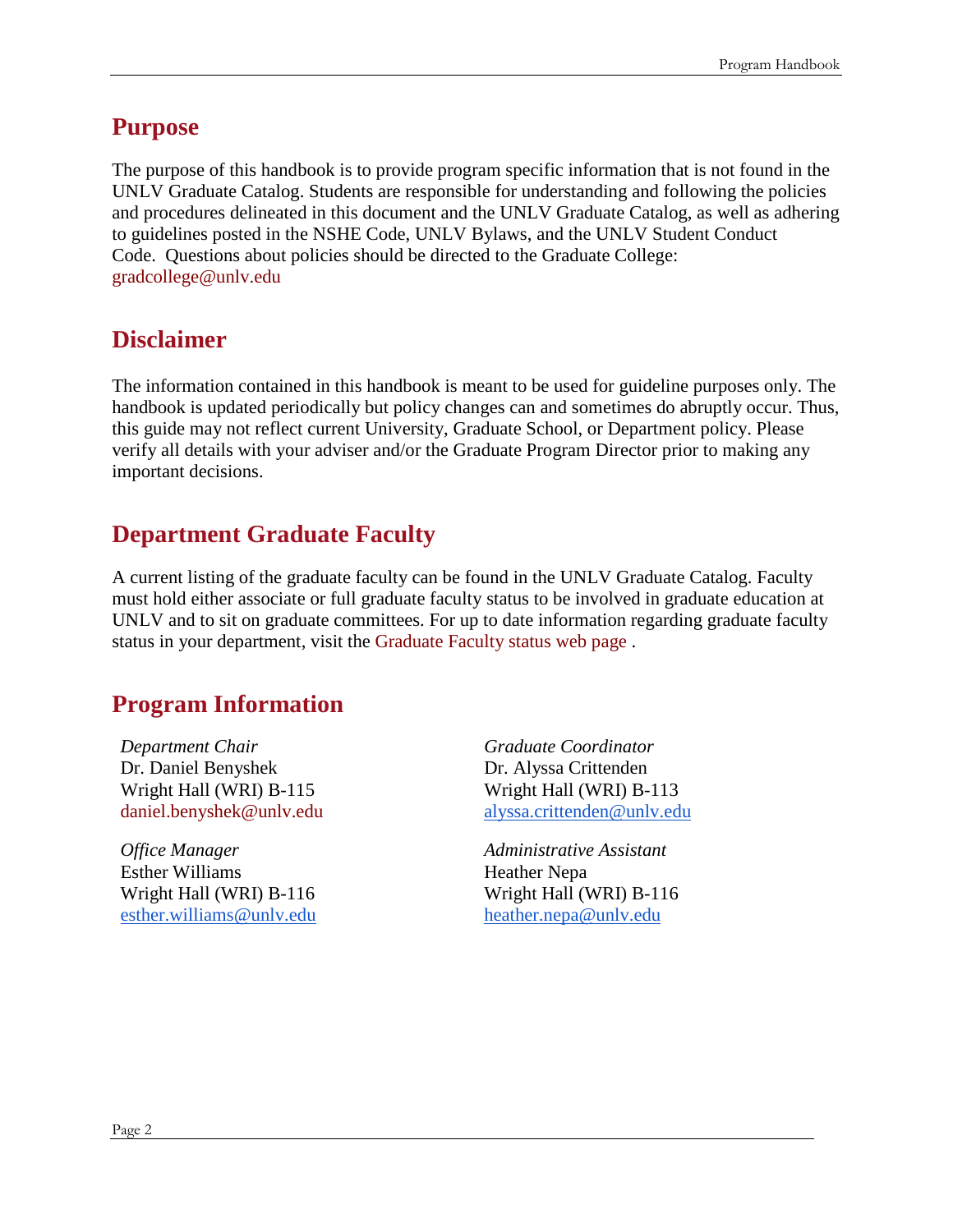# **Table of Contents**

| <b>Advisory Committee Guidelines</b>        | Page 4  |
|---------------------------------------------|---------|
| <b>Graduate Assistantships</b>              | Page 4  |
| Maximum Time Limits for State GA Funding    | Page 5  |
| <b>Registration and Enrollment</b>          | Page 5  |
| <b>Annual Evaluations</b>                   | Page 5  |
| Probations                                  | Page 6  |
| <b>Professional Development</b>             | Page 6  |
| <b>Student</b> – Faculty Interactions       | Page 8  |
| Programs                                    | Page 8  |
| Master of Arts (Terminal) Subplan 1: Thesis | Page 9  |
| Subplan 2: Non-Thesis (Publishable Paper    |         |
| Doctor of Philosophy                        | Page 12 |
| a. Subplan 1: Post – MA12                   |         |
| b. Subplan 2: Post-BA with MA Thesis14      |         |
| c. Subplan 3: Post-BA with MA Non-Thesis    |         |
| <b>Additional Program Information</b>       | Page 18 |
| <b>University Resources</b>                 | Page 19 |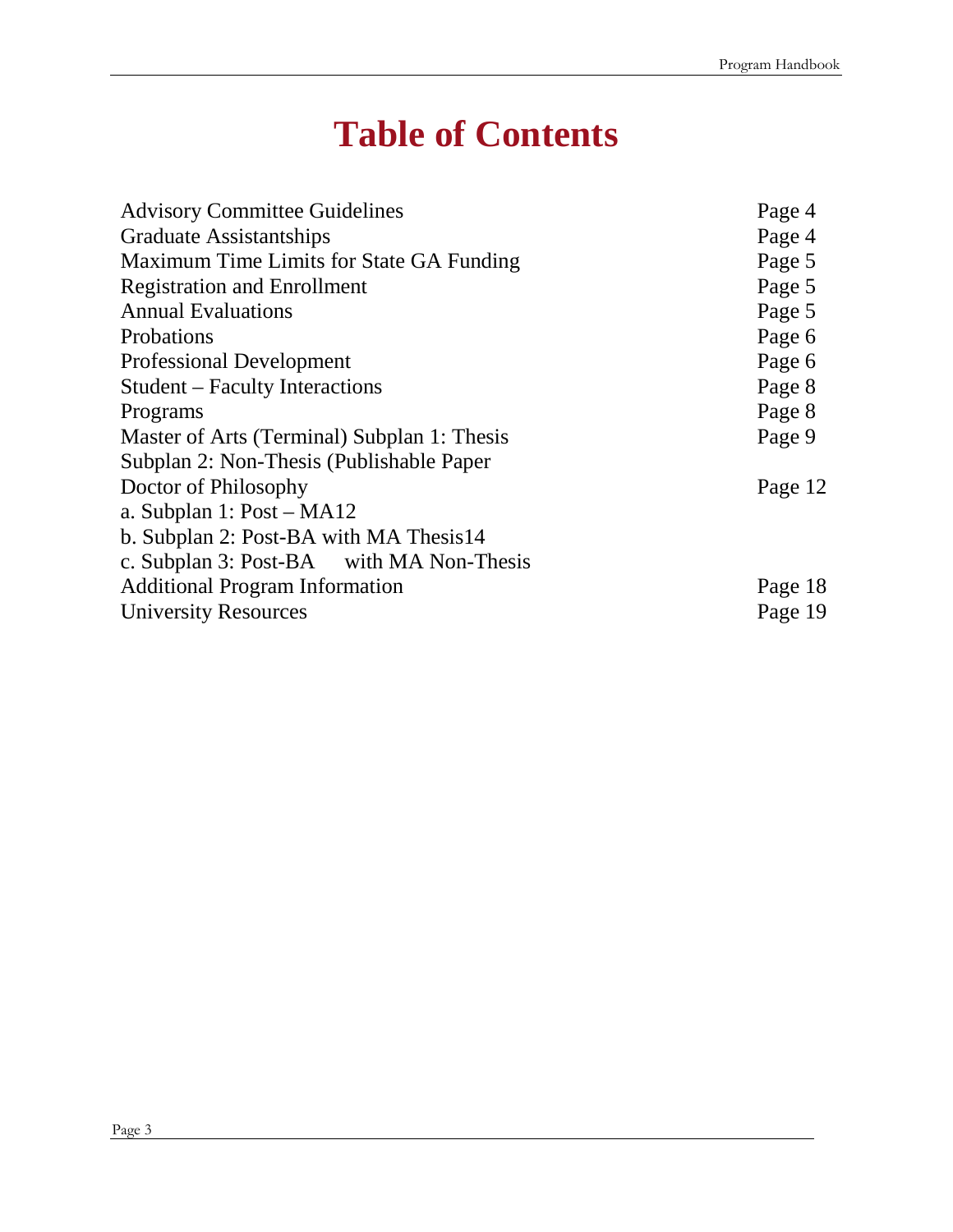### **Advisory Committee Guidelines**

Upon admission to the Graduate College, students are assigned an advisor by the anthropology faculty. The incoming student has typically been in communication with one or more specific faculty members prior to matriculation; it is typically one of these faculty members who will act as the main advisor. A student may or may not maintain the same main advisor throughout the duration of the program. They may petition for a change of advisor at any time. To do so, they may speak either with their current advisor or with the Graduate Coordinator. If the Graduate Coordinator is your advisor, then you may choose to speak with the Department Chair or another faculty member. While you have the option to petition for a change of advisor, these requests cannot always be accommodated.

Four graduate faculty members comprise the advisory committee. These include three from the Anthropology Department and one from another department to serve as the Graduate College Representative. If approved by the advisory committee members, a fifth UNLV graduate faculty member may be placed on the committee. The committee chair and the outside Graduate College Representative must both have full graduate faculty status.

### **Graduate Assistantships**

The department offers a limited number of teaching and research assistantships to PhD Students (no terminal MA students are funded). Teaching assistant duties vary widely and may involve assisting a faculty member in a course, grading or lecturing in an introductory course.

Renewal of a graduate assistantship is dependent upon the student remaining in good standing and maintaining satisfactory progress towards their degree. Renewal of funding is not automatic and all students are re-evaluated each year after which funding is distributed on a competitive basis. Meaning, students who are performing well in classes, making satisfactory or better progress towards their degree, actively engaged in scholarship, and are meeting or exceeding their responsibilities as GAs will be more likely to obtain funding.

**Note:** Academic performance (e.g. publications, conference presentations, professional membership and service) is heavily weighted. Furthermore, all PhD are encouraged to apply for external research funding outside of UNLV; external grants are more heavily weighted in your annual evaluation than internal grants.

All students must complete an annual report on their progress early in the spring semester of each year (see Annual Evaluations below). This information is used by the graduate committee to award funding and to evaluate student progress. The annual self-reporting forms are available on Grad Rebel Gateway and are also submitted to the Graduate College.

All Graduate Assistants are responsible for reading the [UNLV Gradauate Assistantship](https://www.unlv.edu/sites/default/files/page_files/27/GradCollege-GraduateAssistantHandbook.pdf)  [Handbook,](https://www.unlv.edu/sites/default/files/page_files/27/GradCollege-GraduateAssistantHandbook.pdf) which can be found here: <https://www.unlv.edu/graduatecollege/ga>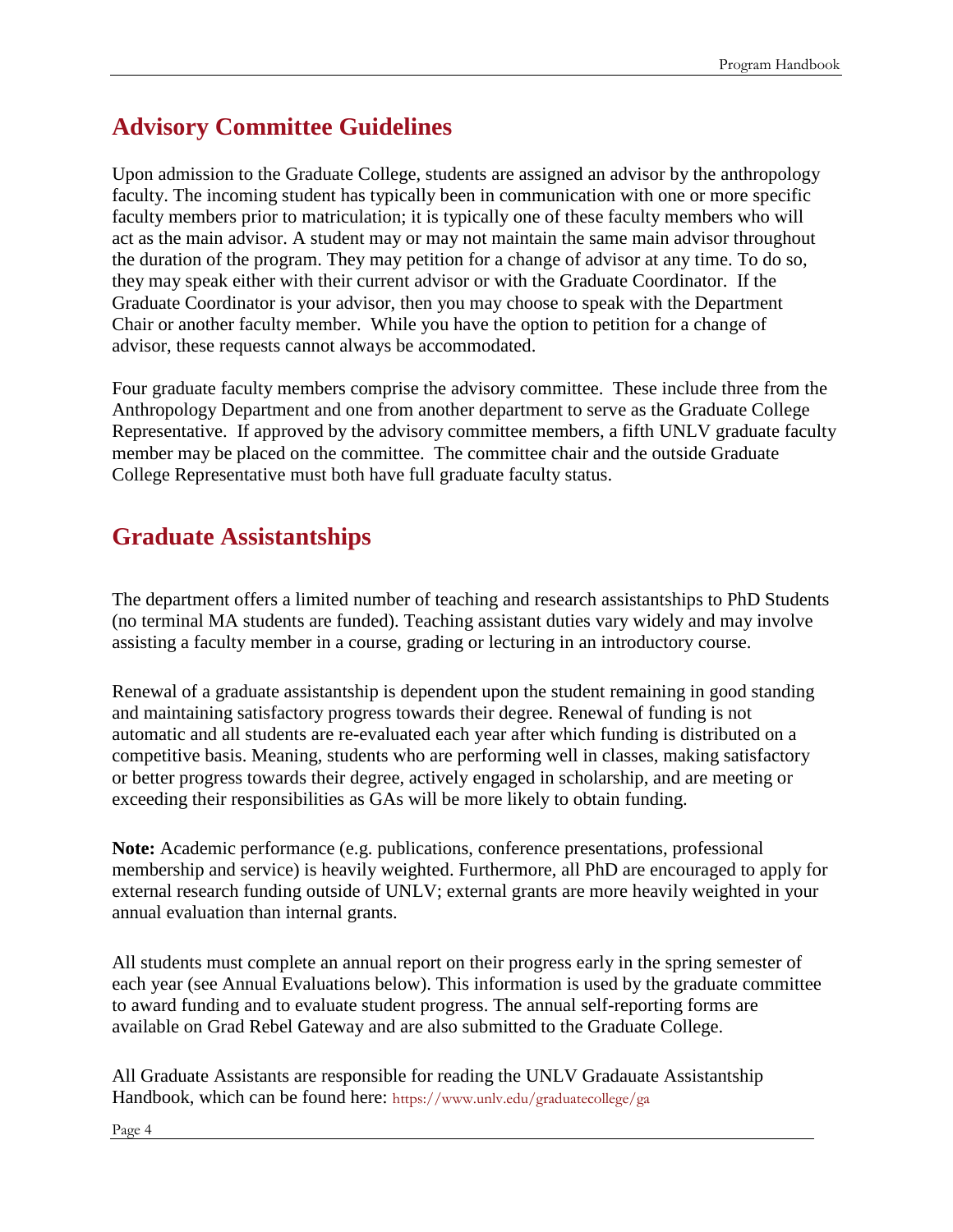### **Maximum Time Limits for Graduate Assistantships**

The maximum time limits for Grad College funded State GAs are as follows:

• MA level state GAs may hold their position for 2 years with the possibility of a 1 semester extension if degree completion is pending.

- Post-BA PhD level state GAs may hold their position for 2 years and then be renewed for an additional 3 years by their department for a total of 5 years of funding. Up to a 1 year extension may be possible for pending degree completion.
- Post-MA PhD level state GAs may hold their position for 4 years, with a possibility of up to a 1 year extension for pending degree completion.

### **Registration and Enrollment**

All graduate courses need "Department Consent" to enroll. Students will need to confer with their chair and/or the graduate coordinator to ensure that the proper courses are being taken. Once decided upon, the student will send an email to the Administrative Assistant III with their name, NSHE number, and courses requested to take. The Administrative Assistant III will provide the proper permissions and email the student back. If there is a hold or other issue with the student's MyUNLV account it is the student's responsibility to contact the registrar's office.

### **Annual Evaluations**

The UNLV Graduate College requires that every student be evaluated on an annual basis by the departmental faculty. These evaluations are completed by the main advisor in consultation with the Graduate Coordinator.

Each winter break and early spring term, graduate students are **required** to complete the Graduate Student Individual Development Plan (IDP) form [Formerly known as the Student Annual Review] administered by the Graduate College. The review covers the prior calendar year and assesses student progress, and it establishes reasonable goals for the year ahead.

Faculty Advisors/Graduate Coordinators provide feedback to each students' submitted IDP and provide acknowledgement that they have reviewed the IDP.

Reported student data is shared with students' graduate coordinators and advisors to foster opportunities for discussion about students' strengths and weaknesses, accomplishments and next requirements, and mentoring plans so that students know what they need to do in order to progress successfully through their programs in a timely manner.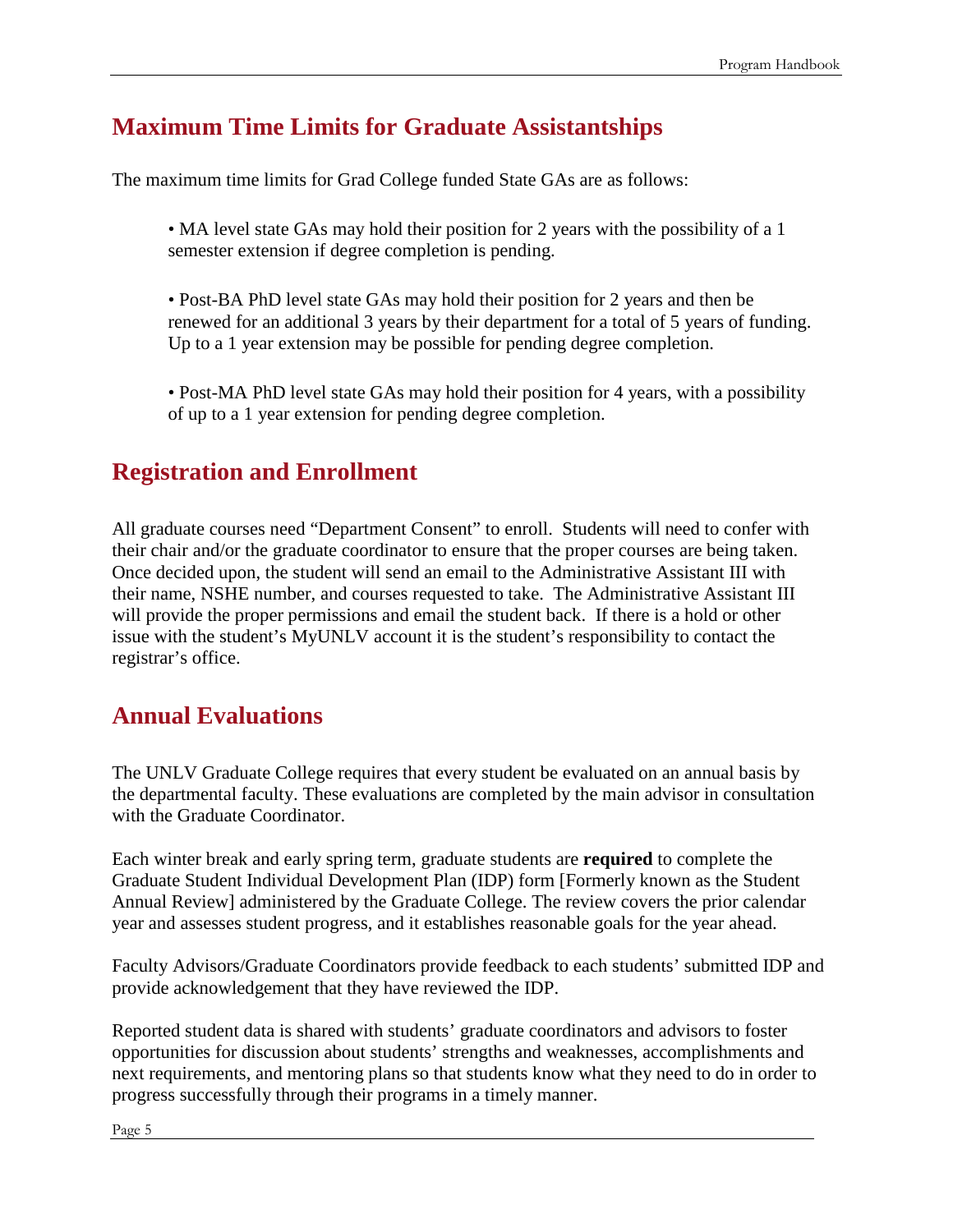Students who are graduating are also required to complete the form in order to record their achievements since the data is also used to track UNLV metrics related to the annual productivity of all students.

Prior to this evaluation, students must submit the annual self-reporting form to the Department **by February 1** of each year so that it can be used by the faculty in order to complete their evaluations. Note: this deadline is earlier than the Graduate College deadline. The evaluation is maintained in the student's departmental file. The evaluation is based on the student's overall performance in coursework, research productivity, and as a teaching or research assistant (where applicable).

If a student receives an "Unsatisfactory" evaluation, the Advisory Committee specifies the conditions to be met and a timeline for completion. Failure to meet the specified conditions may result in a dismissal from the program. Only students in "good standing" are eligible for graduate assistantships.

### **Probation**

If a student fails to successfully progress in their degree program, the department will recommend that the student be placed on probation by the Graduate College. Students on probation may be dismissed/separated from their program for failing to meet the conditions of their probation by the deadline provided. Please see the Probation and Separation section of the Graduate Catalog for more information

Classes in which a student receives a  $C<sub>+</sub>$  or lower will not count towards their degree. Any student receiving a C+ or lower will be placed on academic probation. Failure to meet the requirements of probation will result in separation from the graduate program.

### **Professional Development**

You should take advantage of as many extracurricular opportunities for professional development as possible. Be sure to keep your advisor in the loop, however. In particular, students should not submit research for presentation or publication without the approval and support of their advisor. Professional development opportunities may include:

• Conference Attendance. You should attend as many conferences as possible. These include regional conferences such as: Great Basin Anthropological Conference, Southwestern Anthropological Association, Three Corners Conference, Southwestern Association of Biological Anthropologists. National conferences may include: American Anthropological Association, American Association of Physical Anthropologists, Society for American Archaeology, Society for Cross-Cultural Research.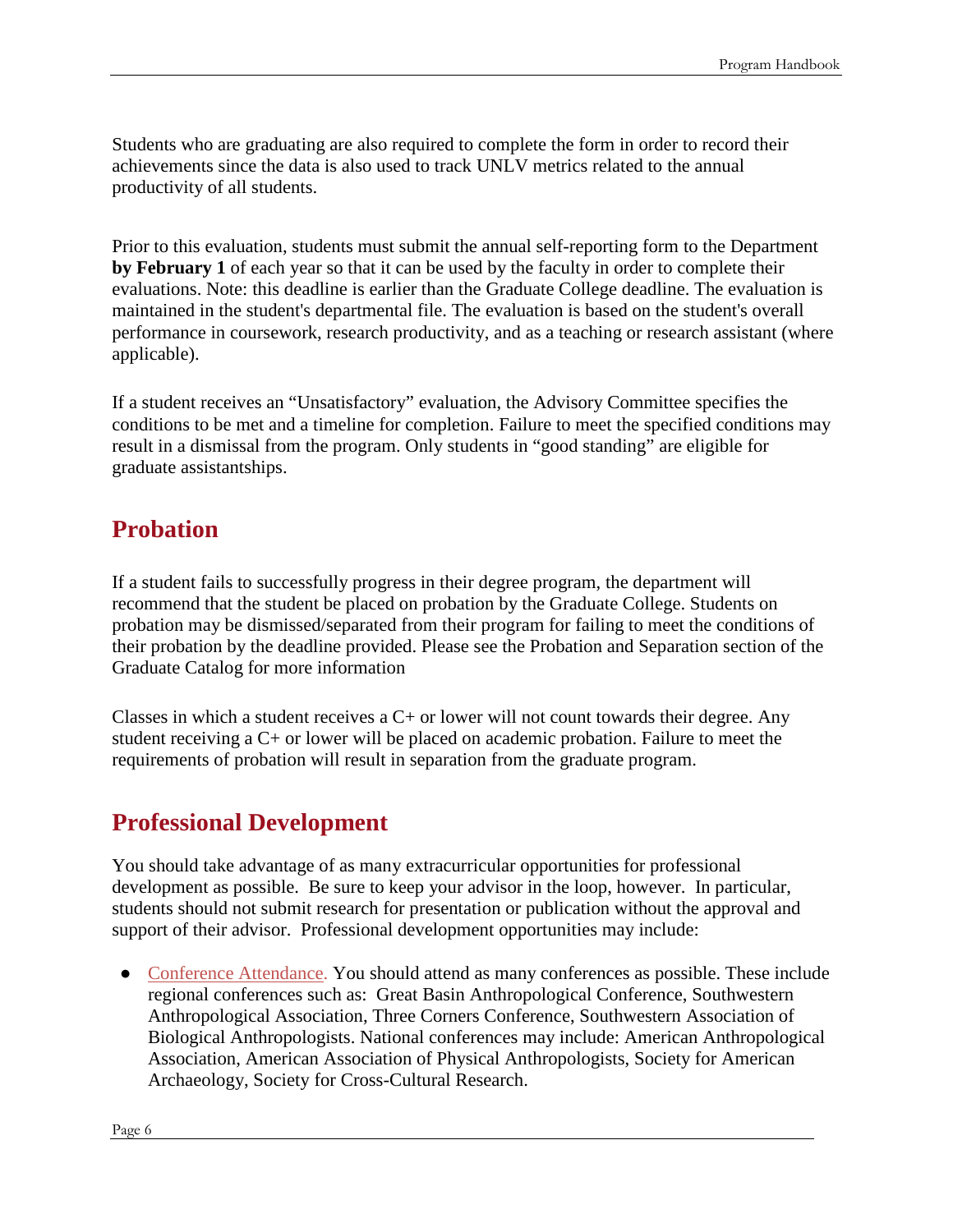At these conferences, you will encounter cutting-edge ideas in theory and empirical research—ideas that may not yet have appeared in print. Exposure to these viewpoints and data will help shape your research. Perhaps even more importantly, you will have opportunities to network with graduate students, professors, and other professionals who share your interests. These networking opportunities can yield important collaborations. They also begin making you a known commodity, an important factor when you subsequently look for a job.

- Paper and/or Poster Presentations. You should also (with the support and permission of your advisor) present professional papers and/or posters at conferences, either in collaboration with your main advisor or on your own. It is important to share the knowledge that you are gaining through your research.
- Grant Writing. Grant writing is important not only because it can fund your research, but because it is a skill that you will need to succeed as a professional. Common sources of funding are internal (UNLV) and external (National Science Foundation, National Institutes of Health, the Wenner-Gren Foundation, the Social Science Research Council; see the departmental website for additional suggestions).

Communicate with your advisor about what grants you will be competitive for and when, during your degree timeline, you should be submitting applications. All students will be required to write a grant proposal as part of required coursework in ANTH 790 Grants, Ethics, and Professional Development - which should be taken in your second year.

- Publishing. Publishing is important if you wish to continue on the academic trajectory by enrolling in a Ph.D. program, or if you wish to obtain a research position. Collaborating with your advisor(s) can be an excellent way to co-author papers. Publishing your work takes time and effort but demonstrates to granting institutions and potential employers that you are producing scholarship. And as with grants, there are no small publications; all of them count towards your training and intellectual development. Talk with your advisor and other faculty members about their scholarship and publishing accomplishments and the strategies that they practice.
- Become a member of the anthropological community. There are many opportunities to become involved in the life of the anthropological community. There are local opportunities, such as your own UNLV Anthropology Society. These associations with your graduate colleagues can be incredibly satisfying and a critical part of your professional development. You can also find many opportunities to become involved in service at the regional and national levels; professional associations offer various seats on boards to graduate students. Taking advantage of service positions while a graduate student is an important part of training and a unique opportunity to network with a wide range of faculty. Talk with more advanced graduate students that have successfully worked to integrate themselves into anthropology with their research, scholarship, instruction, and service activities.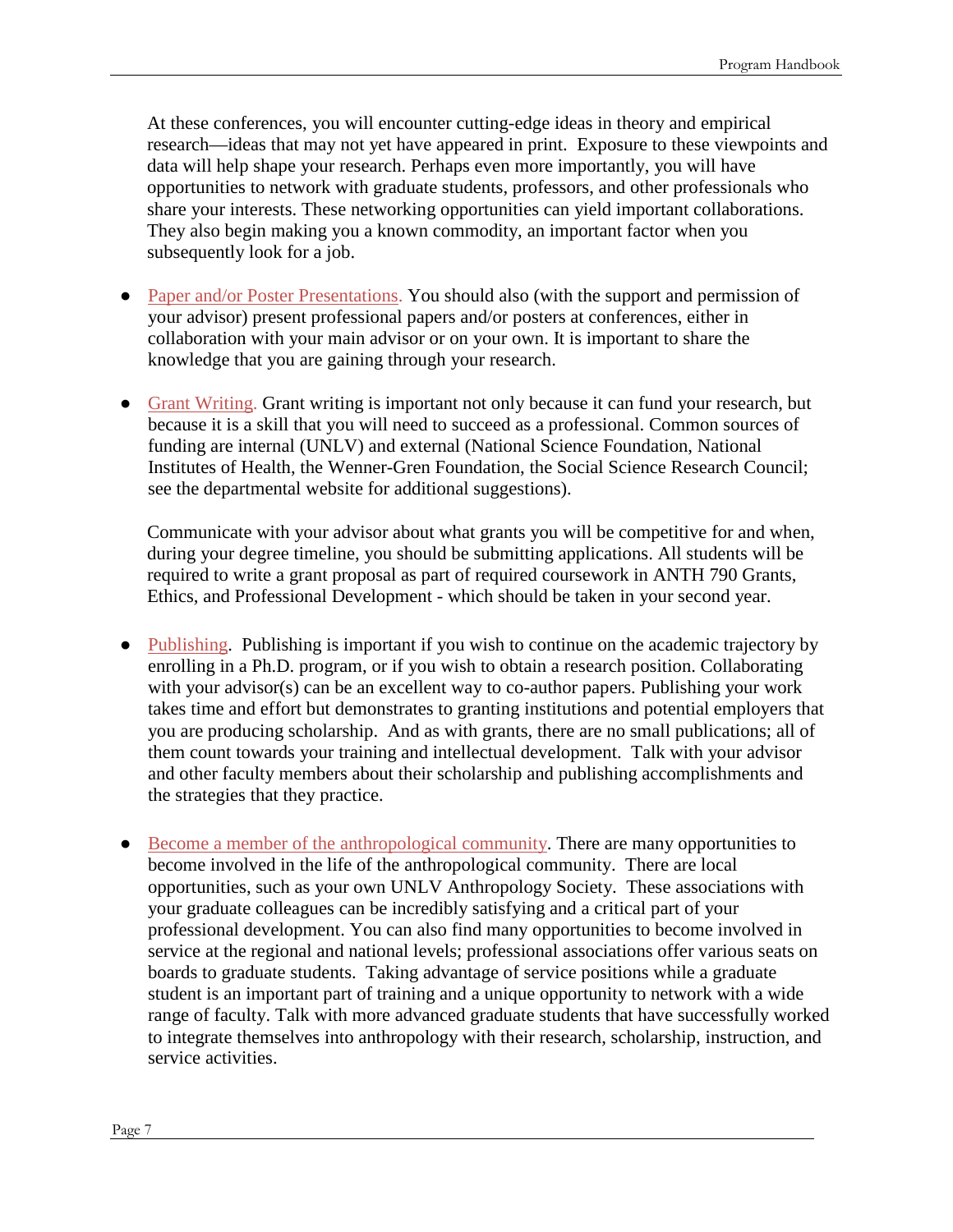### **Student-Faculty Interactions**

In our department, the faculty serve as direct mentors to graduate students, which requires developing very close working relationships. Open and respectful communication is consequently essential to developing and maintaining positive and productive mentor-mentee relationships. Professional conduct is a must in this regard and it is expected that faculty and students alike treat each other with courtesy and respect both on campus and in other, outside settings. This includes how one represents themselves and discusses their program, colleagues and cohort with people both within and outside of the program and university, whether it be in person, over the phone, online, or in press.

Your behavior and bearing reflect not only on you, but also on your cohort, the department, and the university. Though you are enrolled as a student, this is first and foremost a place of work, study, research and serious intellectual inquiry; your behavior and the respect that you show to others should reflect this.

The UNLV Office of Student Conduct has many resources available to you. Their office works to assist students, faculty, and staff with the conduct code and policy enforcement. They also serve as a resource to the campus community surrounding student conflict resolution. Their website can be found here https://www.unlv.edu/studentconduct .

- The UNLV Student Code of Conduct and the Academic Misconduct Policy can be found here: [https://www.unlv.edu/studentconduct/forms.](https://www.unlv.edu/studentconduct/forms)
- The UNLV Consensual Relationships Policy can be found here: [https://www.unlv.edu/hr/policies/consensull](https://www.unlv.edu/hr/policies/consensul).
- The UNLV Policy Against Discrimination and Sexual Harassment can be found here: [https://www.unlv.edu/hr/policies/harassment.](https://www.unlv.edu/hr/policies/harassment)

# **Program Descriptions and Timelines**

\*Please refer to the Catalog for the official plans of study. A Subplan will be decided through consultation with the committee chair. A student may not declare their subplan without prior approval from their committee chair. Once a subplan is determined, the student must email the Graduate Coordinator or the Graduate College and inform them of the intended subplan. Once the subplan has been declared, the appropriate Advisory Committee form will then be made available to the student on their Grad Rebel Gateway portal. Note: the plan of study form will not be made available until the Advisory Committee form has been submitted.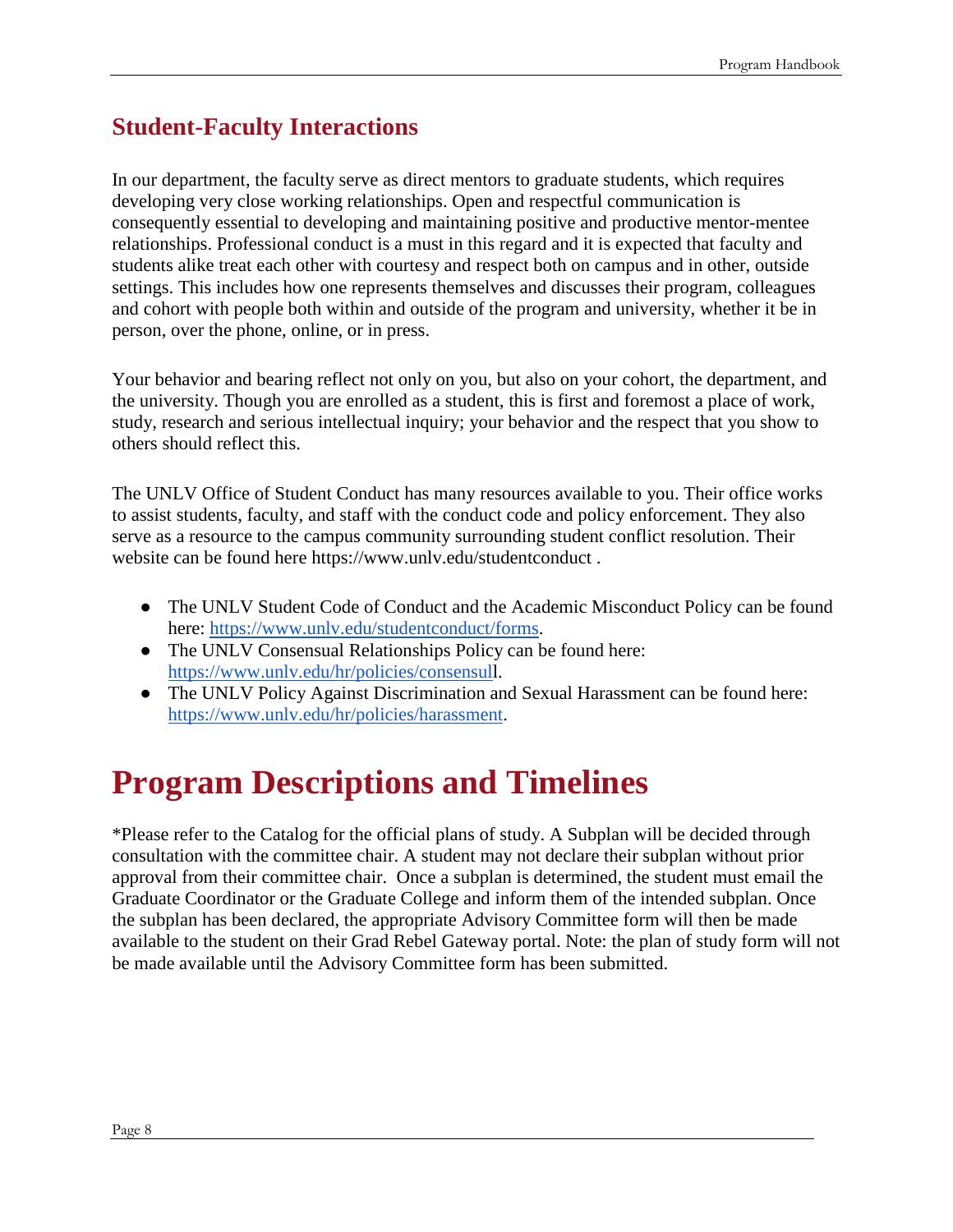## **[Master of Arts –](https://catalog.unlv.edu/preview_entity.php?catoid=34&ent_oid=2914) Anthropology\***

### **SAMPLE Subplan 1: MA Thesis Total Credits Required: 33**

**SAMPLE:** Required Courses – Credits: 11

ANTH 700A - [Proseminar I](https://catalog.unlv.edu/preview_program.php?catoid=30&poid=9036&hl=%22ANTH%22&returnto=search) ANTH 700B - [Proseminar II](https://catalog.unlv.edu/preview_program.php?catoid=30&poid=9036&hl=%22ANTH%22&returnto=search) ANTH 703 - [Core Concepts in](https://catalog.unlv.edu/preview_program.php?catoid=30&poid=9036&hl=%22ANTH%22&returnto=search) Anthropology ANTH 770 - [Quantitative Methods in](https://catalog.unlv.edu/preview_program.php?catoid=30&poid=9036&hl=%22ANTH%22&returnto=search) Anthropology ANTH 790 - [Research Design, Professional Ethics, and Grant Writing for](https://catalog.unlv.edu/preview_program.php?catoid=30&poid=9036&hl=%22ANTH%22&returnto=search) Anthropologists

#### Elective Courses – Credits: 16

- Of total elective courses, 6 credits must come from ANTH 700 level (non-required) elective courses
- Any remaining elective credits must be graduate level courses and can either be taken in Anthropology or outside of the department (with approval by major advisor).
- Required courses and/or ANTH 795 cannot also be counted as elective courses
- Of the elective courses, only 4 credits can come from Directed Readings or Independent Study
- ●

Thesis Credits - 6 ANTH 797 -Thesis (6 credits)

#### **Program Timeline**

- Year 1: Begin coursework for MA degree; Identify a subject for the MA project; form the MA committee; select "thesis" sup-plan; defend research prospectus.
- Year 2: Complete all coursework for the MA degree; collect data for MA project; write and defend thesis.
- **MA Prospectus:** All students must identify a project and write a prospectus of their proposed research - to be approved by their committee. The style of the proposal should be determined in consultation with the chair of the advisory committee. Minimum requirements for the departmental proposal include: general aims, hypotheses or research questions, methods, and significance. This proposal must be successfully defended to the committee and must be defended orally. The student must obtain committee approval of their prospectus and complete the Prospectus Approval form which can be found on Grad Rebel Gateway.
- **MA Thesis Defense**: In order to graduate in a particular semester, the thesis must be orally defended according to Graduate College guidelines. These defenses are open to the public, and must be advertised on campus two weeks prior to the defense.

Students are required to make a flier containing the following information: Name, Title of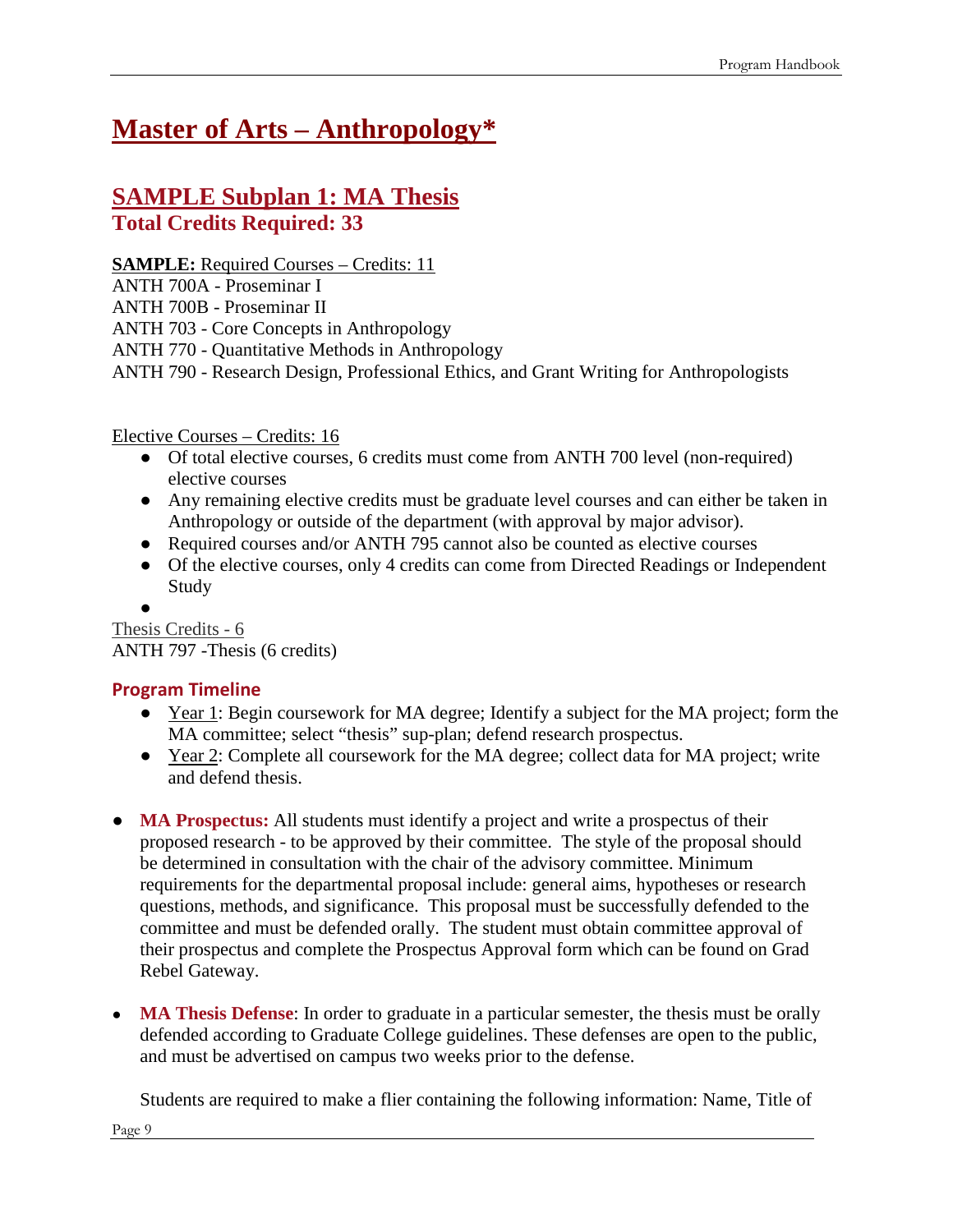Thesis/Presentation, Date and Time, Location, and Abstract. This flier must be approved by the committee advisor, and once approved, it must be sent to the department Administrative Assistant a minimum of two weeks before the scheduled defense.

Oral defenses must last at least an hour, and will include a 20-30 minute presentation of the research by the student followed by an opportunity for the audience to pose questions. This, in turn, will be followed by a non-public part of the defense in which the committee members will pose additional questions. Upon the successful oral defense, students should complete the Culminating Experience Results form which can be found on Grad Rebel Gateway.

● **Professional Code of Ethics/Discipline Guidelines:** UNLV Graduate College policy regarding academic integrity can be found in the Graduate Catalog. Additionally, students *must* obtain any required permits or approvals prior to embarking upon their research. Such permits can include, but are not limited to, approval from the UNLV Institutional Review Board (IRB) prior to conducting research involving human subjects, or archaeological permits from land-managing agencies prior to conducting archaeological excavations. Finally, students agree to adhere to disciplinary-specific code of ethics.

### **SAMPLE Subplan 2: MA Non-Thesis (Publishable Paper)\* Total Credits Required: 33**

**SAMPLE:** Required Courses – Credits: 11

ANTH 700A - [Proseminar I](https://catalog.unlv.edu/preview_program.php?catoid=30&poid=9036&hl=%22ANTH%22&returnto=search)

ANTH 700B - [Proseminar II](https://catalog.unlv.edu/preview_program.php?catoid=30&poid=9036&hl=%22ANTH%22&returnto=search)

ANTH 703 - [Core Concepts in](https://catalog.unlv.edu/preview_program.php?catoid=30&poid=9036&hl=%22ANTH%22&returnto=search) Anthropology

ANTH 770 - [Quantitative Methods in](https://catalog.unlv.edu/preview_program.php?catoid=30&poid=9036&hl=%22ANTH%22&returnto=search) Anthropology

ANTH 790 - [Research Design, Professional Ethics, and Grant Writing for](https://catalog.unlv.edu/preview_program.php?catoid=30&poid=9036&hl=%22ANTH%22&returnto=search) Anthropologists

#### Elective Courses – Credits: 16

- Of total elective courses, 6 credits must come from ANTH 700 level (non-required) elective courses.
- Any remaining elective credits must be graduate level courses and can either be taken in Anthropology or outside of the department (with approval by major adviser).
- Required courses and/or ANTH 795 cannot also be counted as elective courses.
- Of the elective courses, only 4 credits can come from Directed Readings or Independent Study.

Culminating Experience - Credits: 6 ANTH 795 - Culminating Experience (6 credits)

#### **Program Timeline**

• Year 1: Begin coursework for MA degree; Identify a subject for the MA project; form the MA committee; select "thesis" sup-plan; defend research prospectus.

Page 10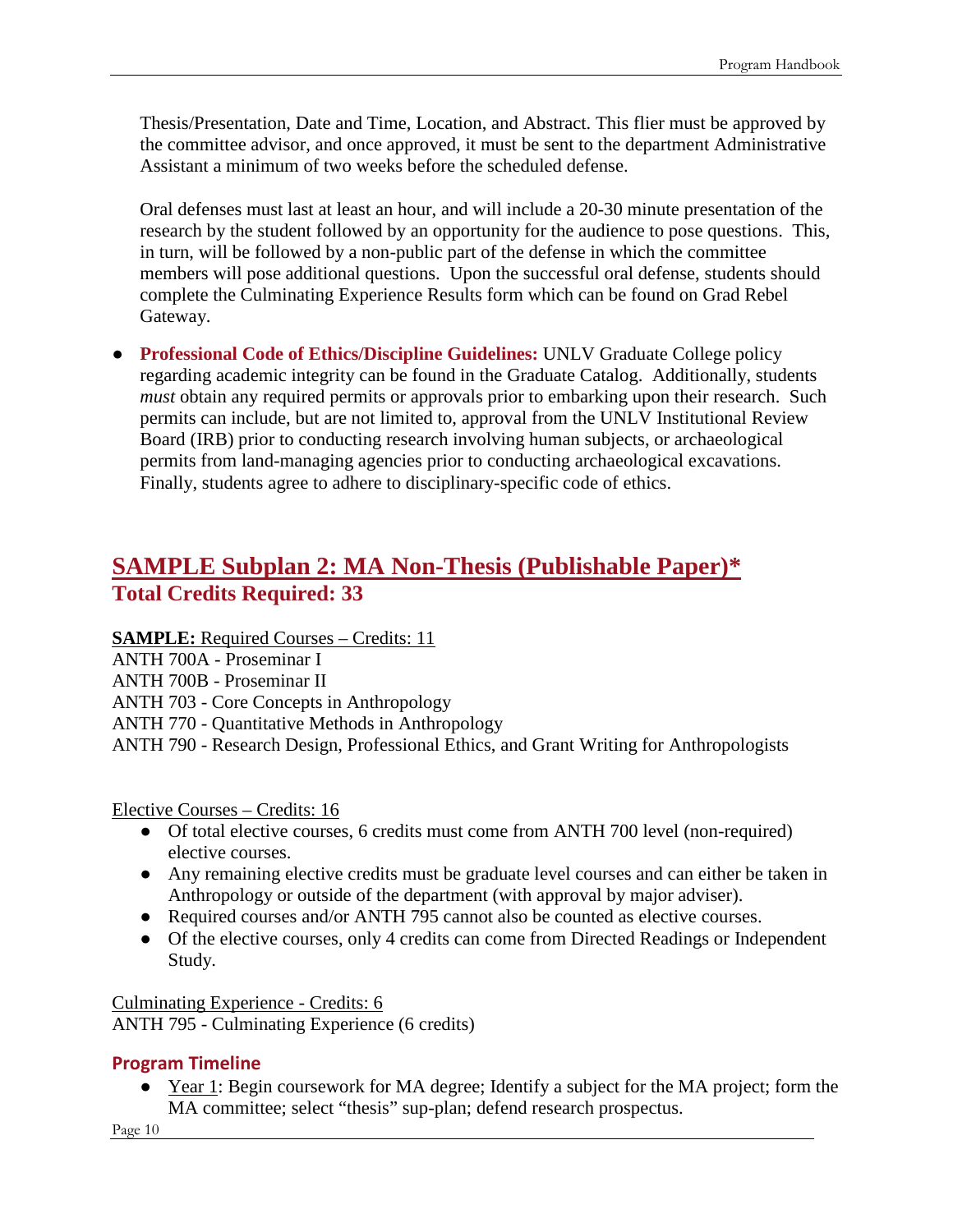● Year 2: Complete all coursework for the MA degree; collect data for MA project; write and defend thesis, which takes the form of a publishable paper.

\*Please refer to the Catalog for the official plans of study and requirements

- **MA Prospectus:** All students must identify a project and write a prospectus of their proposed research - to be approved by their committee. The style of the proposal should be determined in consultation with the chair of the advisory committee. Minimum requirements for the departmental proposal include: general aims, hypotheses or research questions, methods, and significance. This proposal must be successfully defended to the committee and must be defended orally. The student must obtain committee approval of their prospectus and complete the Prospectus Approval form which can be found on Grad Rebel Gateway.
- **MA Thesis Defense**: This Subplan requires the student to write a publishable paper in lieu of a traditional MA thesis. The publishable paper must be formatted using guidelines and style guide from the journal *Current Anthropology*, found here: [https://www.journals.uchicago.edu/journals/ca/prep-gen?mobileUi=\)](https://www.journals.uchicago.edu/journals/ca/prep-gen?mobileUi=) .

In order to graduate in a particular semester, the thesis must be orally defended according to Graduate College guidelines. These defenses are open to the public, and must be advertised on campus two weeks prior to the defense.

Students are required to make a flier containing the following information: Name, Title of Thesis/Presentation, Date and Time, Location, and Abstract. This flier must be approved by the committee advisor, and once approved, it must be sent to the department Administrative Assistant a minimum of two weeks before the scheduled defense.

Oral defenses must last at least an hour, and will include a 20-30 minute presentation of the research by the student followed by an opportunity for the audience to pose questions. This, in turn, will be followed by a non-public part of the defense in which the committee members will pose additional questions. Upon the successful oral defense, students should complete the Culminating Experience Results form which can be found on Grad Rebel Gateway.

● **Professional Code of Ethics/Discipline Guidelines:** UNLV Graduate College policy regarding academic integrity can be found in the Graduate Catalog. Additionally, students *must* obtain any required permits or approvals prior to embarking upon their research. Such permits can include, but are not limited to, approval from the UNLV Institutional Review Board (IRB) prior to conducting research involving human subjects, or archaeological permits from land-managing agencies prior to conducting archaeological excavations. Finally, students agree to adhere to disciplinary-specific code of ethics.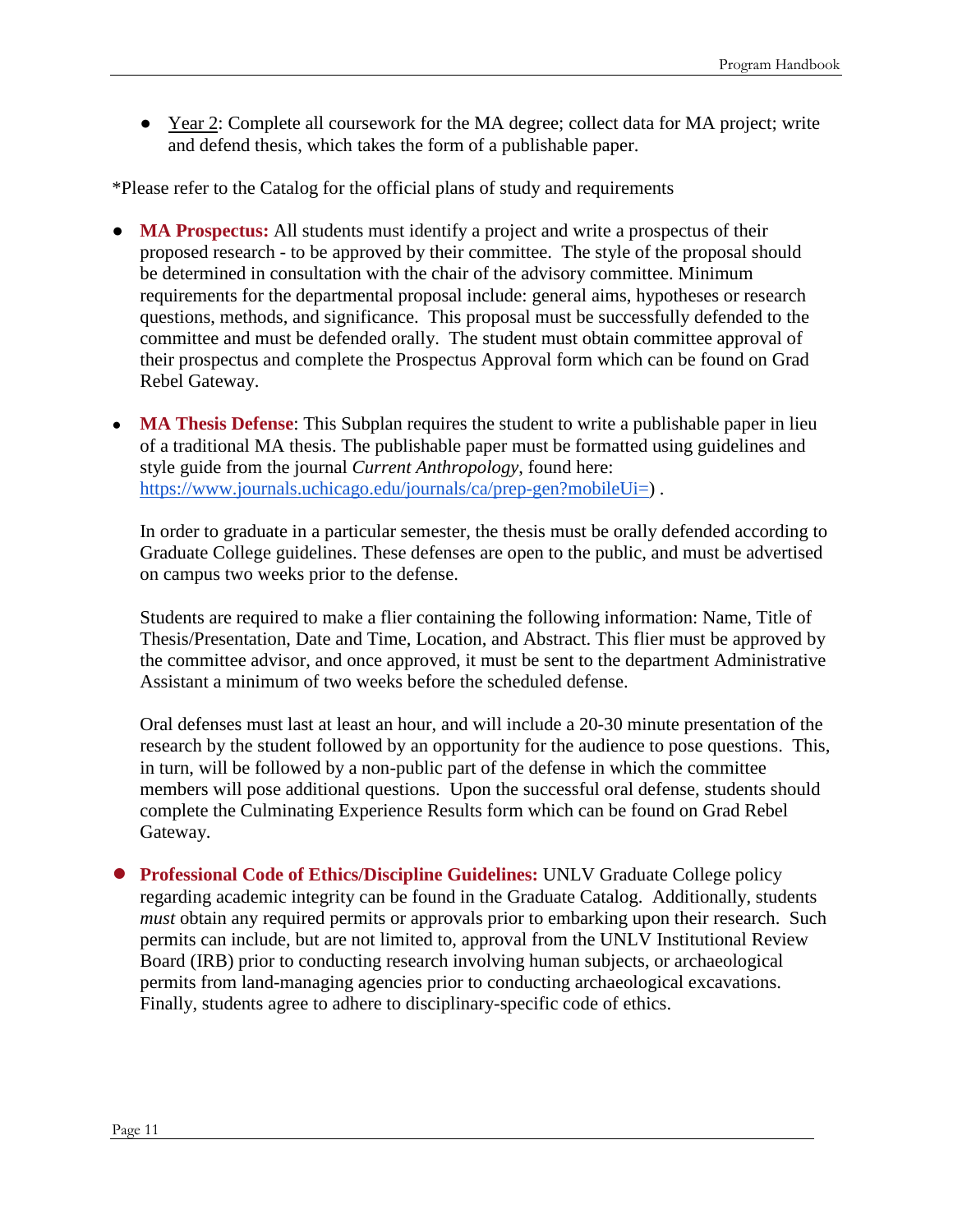### **Additional Program Information**

● **Enrollment requirements**: Per university requirements, students must be enrolled for a minimum of 6 graduate credits each semester (Fall and Spring). Per Departmental requirements, full-time students are expected to complete 12-18 credits in the first year, and students with graduate assistantships (GAs) are required to complete 9 credit hours per semester unless otherwise approved by their committee chair. Departmental graduate assistantship (GA) funding is not available for MA students.

NOTE: ANTH 790 class (Research Design, Professional Ethics, and Grant Writing for Anthropologists) should not be taken the first year. Students are encouraged to take it in their second year, in consultation with their advisor.

**Defense of the Master's Thesis**: Students generally must be registered for at least 3 credit hours the semester that they defend. The only exception is when a student meets the requirements of the grace period exception, which allows a student not enrolled to defend provided that (a) they defend in the first two weeks of a semester, and (b) they were enrolled for at least 3 credit hours the previous semester.

### **[Doctor of Philosophy –](https://catalog.unlv.edu/preview_entity.php?catoid=34&ent_oid=2914) Anthropology\***

#### **SAMPLE Subplan 1: Post-MA Total credits = 42**

**SAMPLE:** Required Courses – Credits: 23

ANTH 700A - [Proseminar I](https://catalog.unlv.edu/preview_program.php?catoid=30&poid=9036&hl=%22ANTH%22&returnto=search)

ANTH 700B - [Proseminar II](https://catalog.unlv.edu/preview_program.php?catoid=30&poid=9036&hl=%22ANTH%22&returnto=search)

ANTH 703 - [Core Concepts in](https://catalog.unlv.edu/preview_program.php?catoid=30&poid=9036&hl=%22ANTH%22&returnto=search) Anthropology

ANTH 770 - [Quantitative Methods in](https://catalog.unlv.edu/preview_program.php?catoid=30&poid=9036&hl=%22ANTH%22&returnto=search) Anthropology

ANTH 790 - [Research Design, Professional Ethics, and Grant Writing for](https://catalog.unlv.edu/preview_program.php?catoid=30&poid=9036&hl=%22ANTH%22&returnto=search) Anthropologists

ANTH 798 - Dissertation (12 credits)

Elective Courses – Credits: 19

- Of total elective courses, 6 credits must come from ANTH 700 level (non-required) elective courses.
- Any remaining elective credits must be graduate level courses and can either be taken in Anthropology or outside of the department (with approval by major adviser).
- Required courses and/or ANTH 798 cannot also be counted as elective courses.
- Of the elective courses, only 10 credits can come from Directed Readings or Independent Study.

#### **Sample Program Timeline**

• Year 1: Begin coursework for the PhD degree; identify a research topic; form PhD committee.

Page 12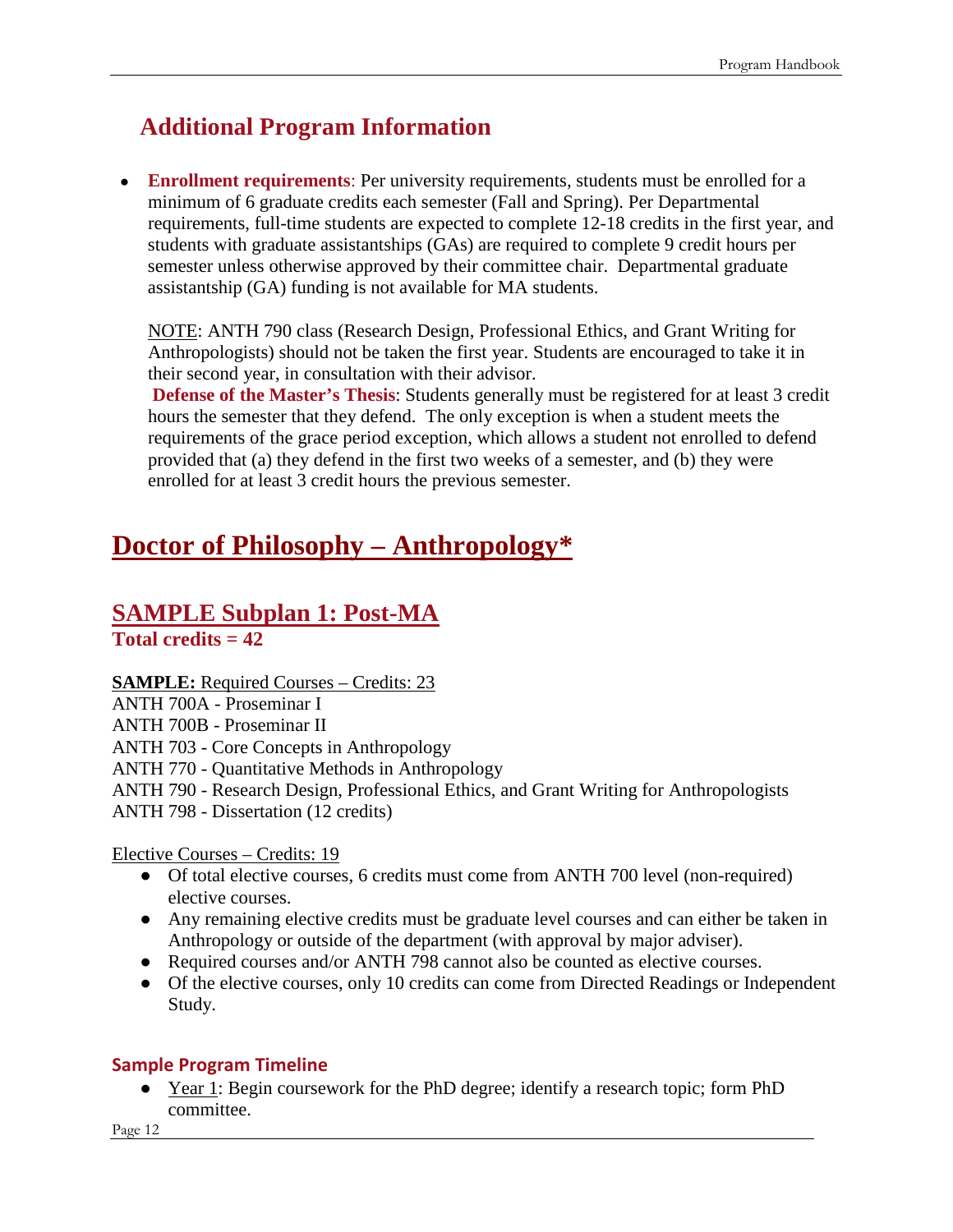- Year 2: Take and pass the comprehensive exam; defend dissertation proposal, submit grants to fund dissertation research.
- Year 3: Complete coursework for the PhD degree; collect data for PhD project.
- Year 4: Complete and defend dissertation.
- **PhD Prospectus:** All students must identify a project and write a prospectus of their proposed research - to be approved by their committee. The style of the proposal should be determined in consultation with the chair of the advisory committee. Minimum requirements for the departmental proposal include: general aims, hypotheses or research questions, methods, and significance. This proposal must be successfully defended to the committee and must be defended orally. The student must obtain committee approval of their prospectus and complete the Prospectus Approval form that can be found on Grad Rebel Gateway.
- **PhD Dissertation Defense:** In order to graduate in a particular semester, the dissertation must be orally defended according to Graduate College guidelines. These defenses are open to the public, and must be advertised on campus two weeks prior to the defense.

Students are required to make a flier containing the following information: Name, Title of Thesis/Presentation, Date and Time, Location, and Abstract. This flier must be approved by the committee advisor, and once approved, it must be sent to the department Administrative Assistant a minimum of two weeks before the scheduled defense.

Oral defenses must last at least an hour, and will include a 20-30 minute presentation of the research by the student followed by an opportunity for the audience to pose questions. This, in turn, will be followed by a non-public part of the defense in which the committee members will pose additional questions. Upon the successful oral defense of students should complete the Culminating Experience Results form which can be found on Grad Rebel Gateway.

- **Professional Code of Ethics/Discipline Guidelines:** UNLV Graduate College policy regarding academic integrity can be found in the Graduate Catalog. Additionally, students *must* obtain any required permits or approvals prior to embarking upon their research. Such permits can include, but are not limited to, approval from the UNLV Institutional Review Board (IRB) prior to conducting research involving human subjects, or archaeological permits from land-managing agencies prior to conducting archaeological excavations. Finally, students agree to adhere to disciplinary-specific code of ethics.
- **Comprehensive Exams:** The student must pass a comprehensive examination with a passing grade (which is equivalent to a B- or better). This pass/fail exam will cover three topics, selected to relate to the student's dissertation research area. The topics will typically relate to an area of (a) theory, (b) methodological or topical specialty, and (c) culture area. Students who fail in any portion of the exam may retake that portion any time prior to the end of the semester following that during which the exam was taken. If a student fails the first time, the student will be recommended to the Graduate College to be placed on probation. A second failure results in separation from the doctoral program.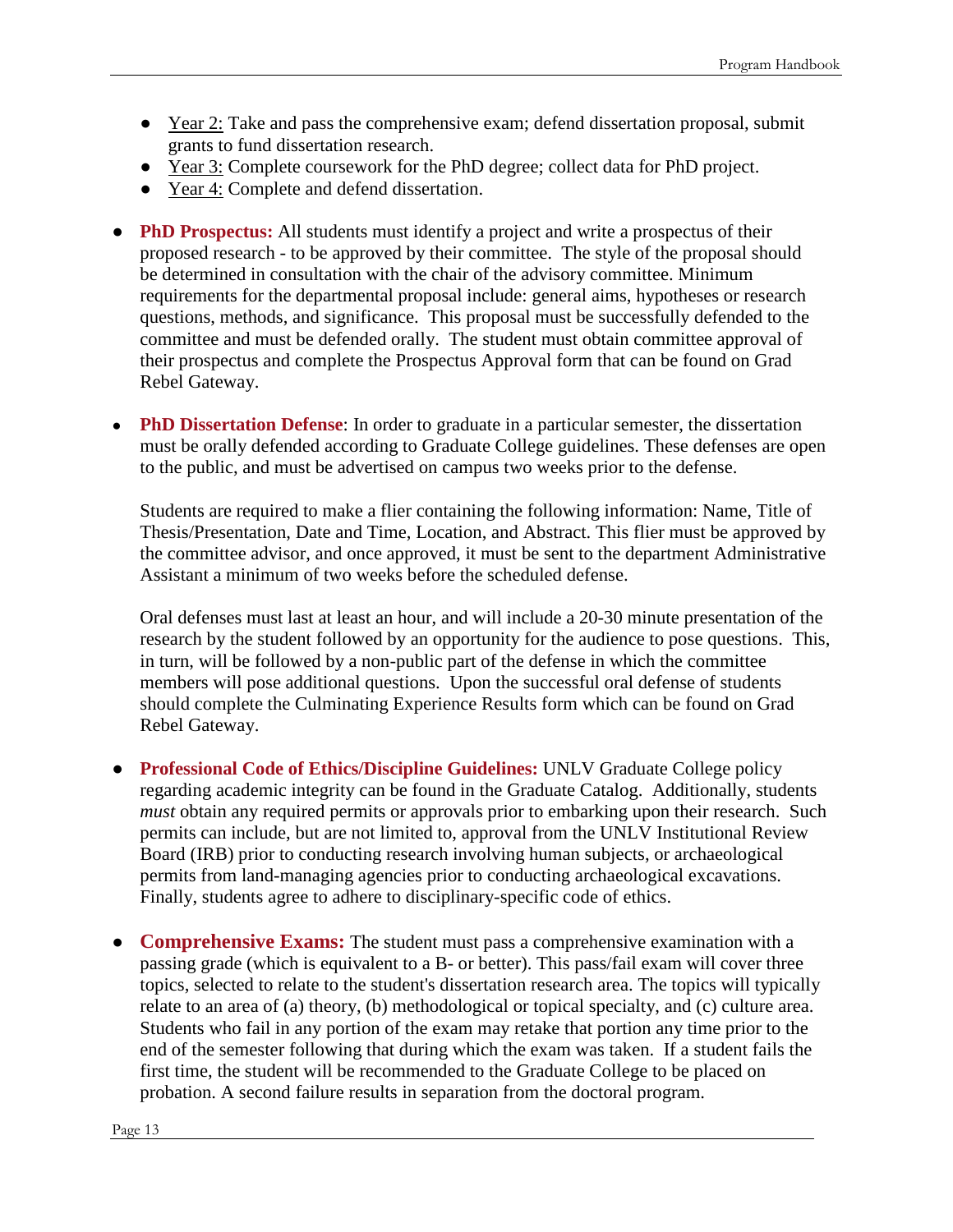After passing the doctoral comprehensive examination, the student must submit to the department a written dissertation proposal approved by the dissertation committee prior to the commencement of fieldwork or research. The student also must present a defense of this proposal to the academic community. After successfully completing these tasks, the student is advanced to candidacy.

### **SAMPLE Subplan 2: Post-BA with MA Thesis TOTAL CREDITS = 75 (MA = 33; PhD = 42)**

#### **MA Requirements**

**SAMPLE:** Required Courses – Credits: 17

ANTH 700A - [Proseminar I](https://catalog.unlv.edu/preview_program.php?catoid=30&poid=9036&hl=%22ANTH%22&returnto=search)

ANTH 700B - [Proseminar II](https://catalog.unlv.edu/preview_program.php?catoid=30&poid=9036&hl=%22ANTH%22&returnto=search)

ANTH 703 - [Core Concepts in](https://catalog.unlv.edu/preview_program.php?catoid=30&poid=9036&hl=%22ANTH%22&returnto=search) Anthropology

ANTH 770 - [Quantitative Methods in](https://catalog.unlv.edu/preview_program.php?catoid=30&poid=9036&hl=%22ANTH%22&returnto=search) Anthropology

ANTH 790 - [Research Design, Professional Ethics, and Grant Writing for](https://catalog.unlv.edu/preview_program.php?catoid=30&poid=9036&hl=%22ANTH%22&returnto=search) Anthropologists

ANTH 797 - Thesis (6 credits)

Elective Courses – Credits: 16

- Of total elective courses, 6 credits must come from ANTH 700 level (non-required) elective courses.
- Any remaining elective credits must be graduate level courses and can either be taken in Anthropology or outside of the department (with approval by major advisor).
- Required courses and/or ANTH 797 cannot also be counted as elective courses.
- Of the elective courses, only 6 credits can come from Directed Readings or Independent Study.

After successfully completing the requirements above, students are eligible to earn an MA degree in Anthropology. Successful completion of the PhD degree requires the following courses.

#### **PhD Requirements**

#### **SAMPLE:** Required Courses – Credits: 42

ANTH 798 - Dissertation (12 credits)

30 credits of advisor-approved Anthropology electives

- Of total elective courses, 6 credits must come from ANTH 700 level (non-required) elective courses (cannot use elective courses taken to earn the MA degree)
- Any remaining elective credits must be graduate level courses and can either be taken in Anthropology or outside of the department (with approval by major adviser).
- ANTH 798 cannot also be counted as an elective course
- Of the elective courses, only 10 credits can come from Directed Readings or Independent Study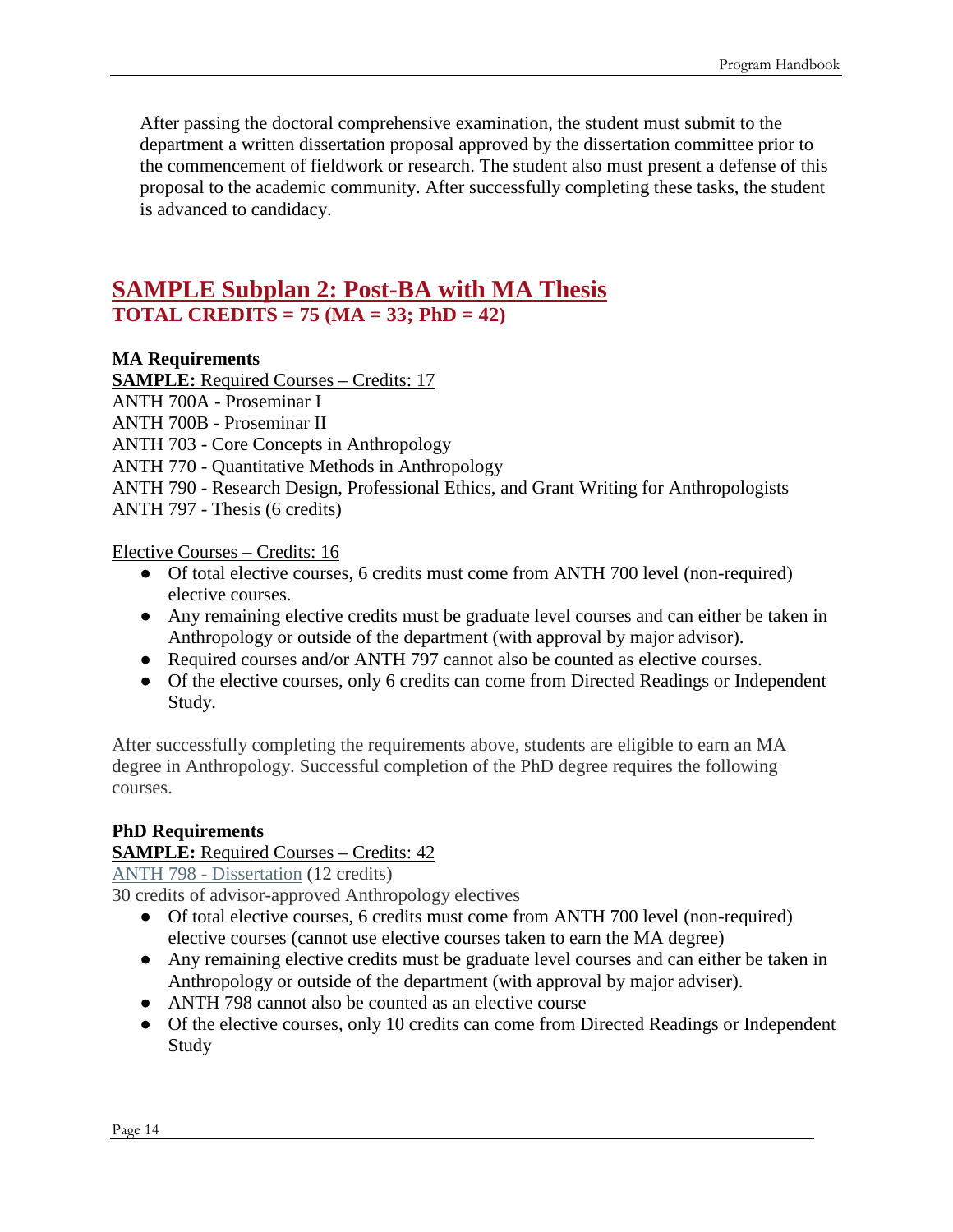#### **Sample Program Timeline**

- Year 1: Begin coursework for MA degree; identify a subject for the MA project; form the MA committee; select "thesis" sup-plan; defend research prospectus.
- Year 2: Complete all coursework for the MA degree; collect data for MA project; write and defend thesis.
- Year 3: Begin coursework for the PhD degree; identify a research topic; form PhD committee.
- Year 4: Take and pass the comprehensive exam; defend dissertation proposal, submit grants to fund dissertation research.
- Year 5: Complete coursework for the PhD degree; collect data for PhD project.
- Year 6: Complete and defend dissertation.
- **MA/PhD Prospectus:** All students must identify a project and write a prospectus of their proposed research - to be approved by their committee. The style of the proposal should be determined in consultation with the chair of the advisory committee. Minimum requirements for the departmental proposal include: general aims, hypotheses or research questions, methods, and significance. This proposal must be successfully defended to the committee and must be defended orally. The student must obtain committee approval of their prospectus and complete the Prospectus Approval form which can be found on Grad Rebel Gateway.
- **MA/PhD Thesis/Dissertation Defense**: In order to graduate in a particular semester, the thesis/dissertation must be orally defended according to Graduate College guidelines. These defenses are open to the public, and must be advertised on campus two weeks prior to the defense.

Students are required to make a flier containing the following information: Name, Title of Thesis/Presentation, Date and Time, Location, and Abstract. This flier must be approved by the committee advisor, and once approved, it must be sent to the department Administrative Assistant a minimum of two weeks before the scheduled defense.

Oral defenses must last at least an hour, and will include a 20-30 minute presentation of the research by the student followed by an opportunity for the audience to pose questions. This, in turn, will be followed by a non-public part of the defense in which the committee members will pose additional questions. Upon the successful oral defense of students should complete the Culminating Experience Results form which can be found on Grad Rebel Gateway.

● **Professional Code of Ethics/Discipline Guidelines:** UNLV Graduate College policy regarding academic integrity can be found in the Graduate Catalog. Additionally, students *must* obtain any required permits or approvals prior to embarking upon their research. Such permits can include, but are not limited to, approval from the UNLV Institutional Review Board (IRB) prior to conducting research involving human subjects, or archaeological permits from land-managing agencies prior to conducting archaeological excavations. Finally, students agree to adhere to disciplinary-specific code of ethics.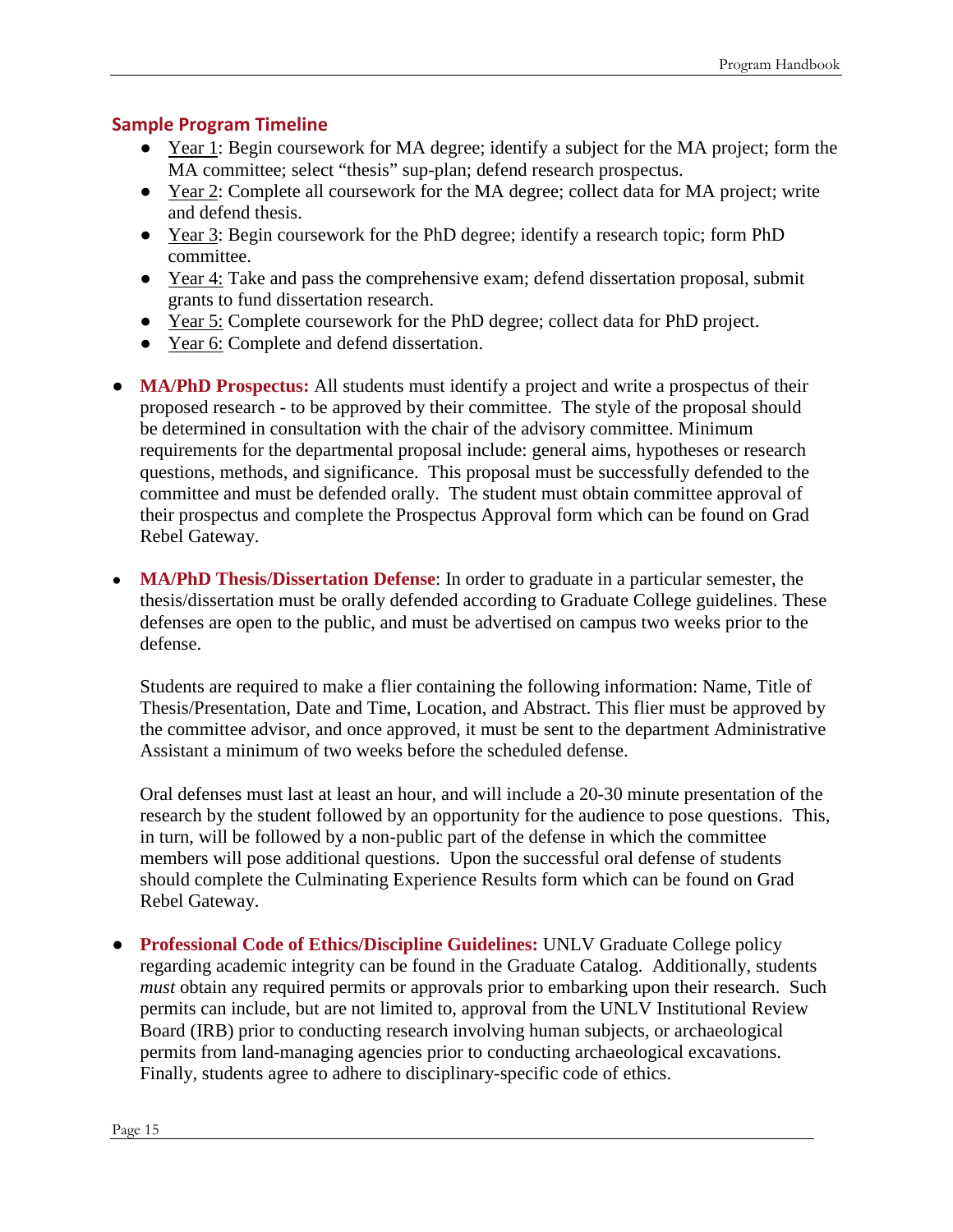● **Comprehensive Exams:** The student must pass a comprehensive examination with a passing grade (which is equivalent to a B- or better). This pass/fail exam will cover three topics, selected to relate to the student's dissertation research area. The topics will typically relate to an area of (a) theory, (b) methodological or topical specialty, and (c) culture area. Students who fail in any portion of the exam may retake that portion any time prior to the end of the semester following that during which the exam was taken. If a student fails the first time, the student will be recommended to the Graduate College to be placed on probation. A second failure results in separation from the doctoral program.

After passing the doctoral comprehensive examination, the student must submit to the department a written dissertation proposal approved by the dissertation committee prior to the commencement of fieldwork or research. The student also must present a defense of this proposal to the academic community. After successfully completing these tasks, the student is advanced to candidacy.

### **SAMPLE Subplan 3: Post-BA with MA Non-Thesis (Publishable Paper) TOTAL CREDITS = 75 (MA = 33; PhD = 42)**

#### **MA Requirements**

**SAMPLE:** Required Courses – Credits: 17

ANTH 700A - [Proseminar I](https://catalog.unlv.edu/preview_program.php?catoid=30&poid=9036&hl=%22ANTH%22&returnto=search)

ANTH 700B - [Proseminar II](https://catalog.unlv.edu/preview_program.php?catoid=30&poid=9036&hl=%22ANTH%22&returnto=search)

ANTH 703 - [Core Concepts in](https://catalog.unlv.edu/preview_program.php?catoid=30&poid=9036&hl=%22ANTH%22&returnto=search) Anthropology

ANTH 770 - [Quantitative Methods in](https://catalog.unlv.edu/preview_program.php?catoid=30&poid=9036&hl=%22ANTH%22&returnto=search) Anthropology

ANTH 790 - [Research Design, Professional Ethics, and Grant Writing for](https://catalog.unlv.edu/preview_program.php?catoid=30&poid=9036&hl=%22ANTH%22&returnto=search) Anthropologists ANTH 795 - Culminating Experience (6 credits)

Elective Courses – Credits: 16

- Of total elective courses, 6 credits must come from ANTH 700 level (non-required) elective courses.
- Any remaining elective credits must be graduate level courses and can either be taken in Anthropology or outside of the department (with approval by major adviser).
- Required courses and/or ANTH 795 cannot also be counted as elective courses.
- Of the elective courses, only 6 credits can come from Directed Readings or Independent Study.

After successfully completing the requirements above, students are eligible to earn an MA degree in Anthropology. Successful completion of the PhD degree requires the following courses.

### **PhD Requirements SAMPLE:** Required Courses – Credits: 42 ANTH 798 - [Dissertation](https://catalog.unlv.edu/preview_program.php?catoid=30&poid=9037&hl=%22ANTH%22&returnto=search) (12 credits)

Page 16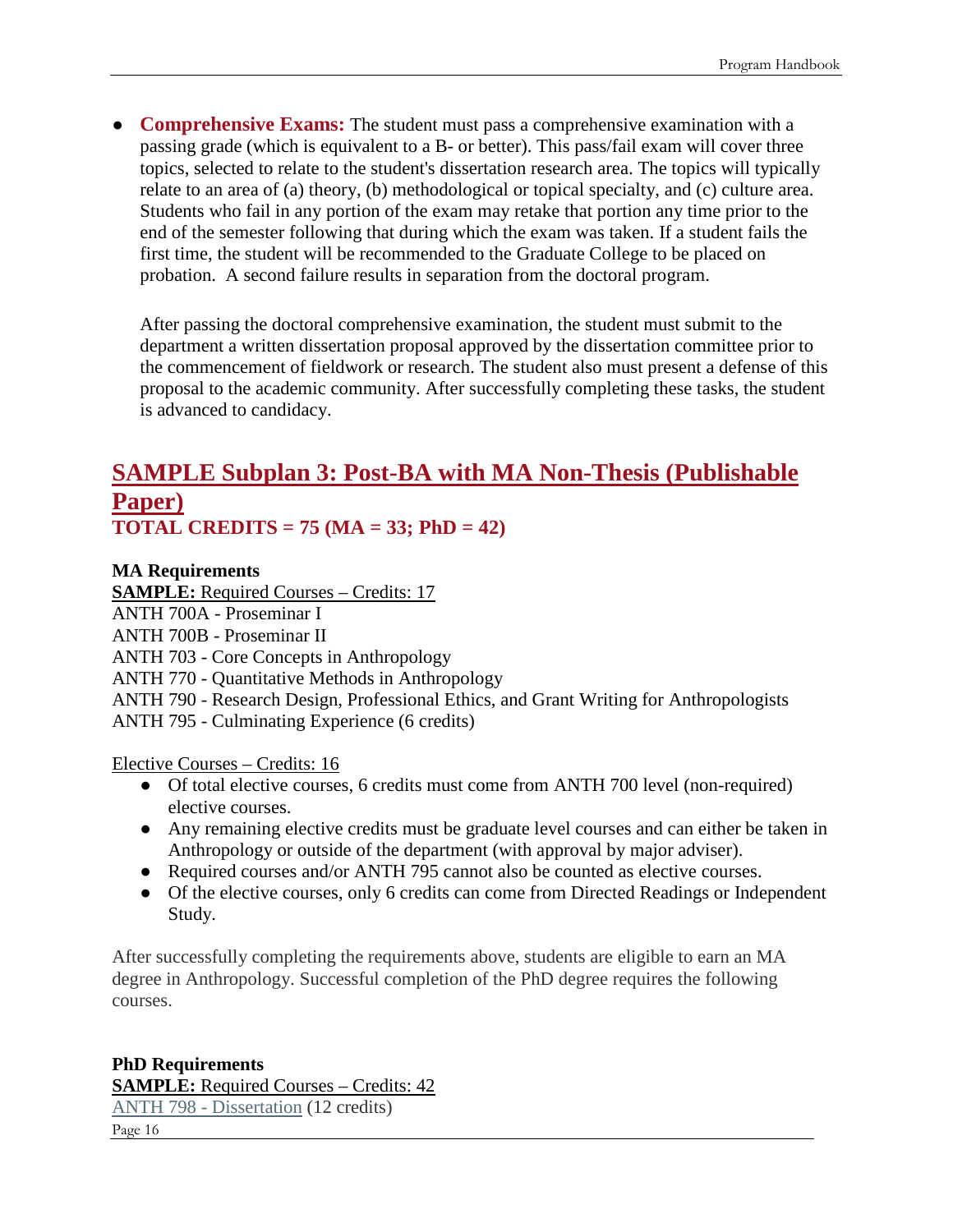30 credits of advisor-approved Anthropology electives

- Of total elective courses, 6 credits must come from ANTH 700 level (non-required) elective courses (cannot use elective courses taken to earn the MA degree)
- Any remaining elective credits must be graduate level courses and can either be taken in Anthropology or outside of the department (with approval by major adviser).
- ANTH 798 cannot also be counted as an elective course
- Of the elective courses, only 10 credits can come from Directed Readings or Independent Study

#### **Sample Program Timeline**

- Year 1: Begin coursework for MA degree; identify a subject for the MA project; form the MA committee; select "thesis" sup-plan; defend research prospectus.
- Year 2: Complete all coursework for the MA degree; collect data for MA project; write and defend thesis.
- Year 3: Begin coursework for the PhD degree; identify a research topic; form PhD committee.
- Year 4: Take and pass the comprehensive exam; defend dissertation proposal, submit grants to fund dissertation research.
- Year 5: Complete coursework for the PhD degree; collect data for PhD project.
- Year 6: Complete and defend dissertation.
- **MA/PhD Prospectus:** All students must identify a project and write a prospectus of their proposed research - to be approved by their committee. The style of the proposal should be determined in consultation with the chair of the advisory committee. Minimum requirements for the departmental proposal include: general aims, hypotheses or research questions, methods, and significance. This proposal must be successfully defended to the committee and must be defended orally. The student must obtain committee approval of their prospectus and complete the Prospectus Approval form that can be found on Grad Rebel Gateway.
- **MA/PhD Thesis/Dissertation Defense**: In order to graduate in a particular semester, the thesis/dissertation must be orally defended according to Graduate College guidelines. These defenses are open to the public, and must be advertised on campus two weeks prior to the defense.

Students are required to make a flier containing the following information: Name, Title of Thesis/Presentation, Date and Time, Location, and Abstract. This flier must be approved by the committee advisor, and once approved, it must be sent to the department Administrative Assistant a minimum of two weeks before the scheduled defense.

Oral defenses must last at least an hour, and will include a 20-30 minute presentation of the research by the student followed by an opportunity for the audience to pose questions. This, in turn, will be followed by a non-public part of the defense in which the committee members will pose additional questions. Upon the successful oral defense of students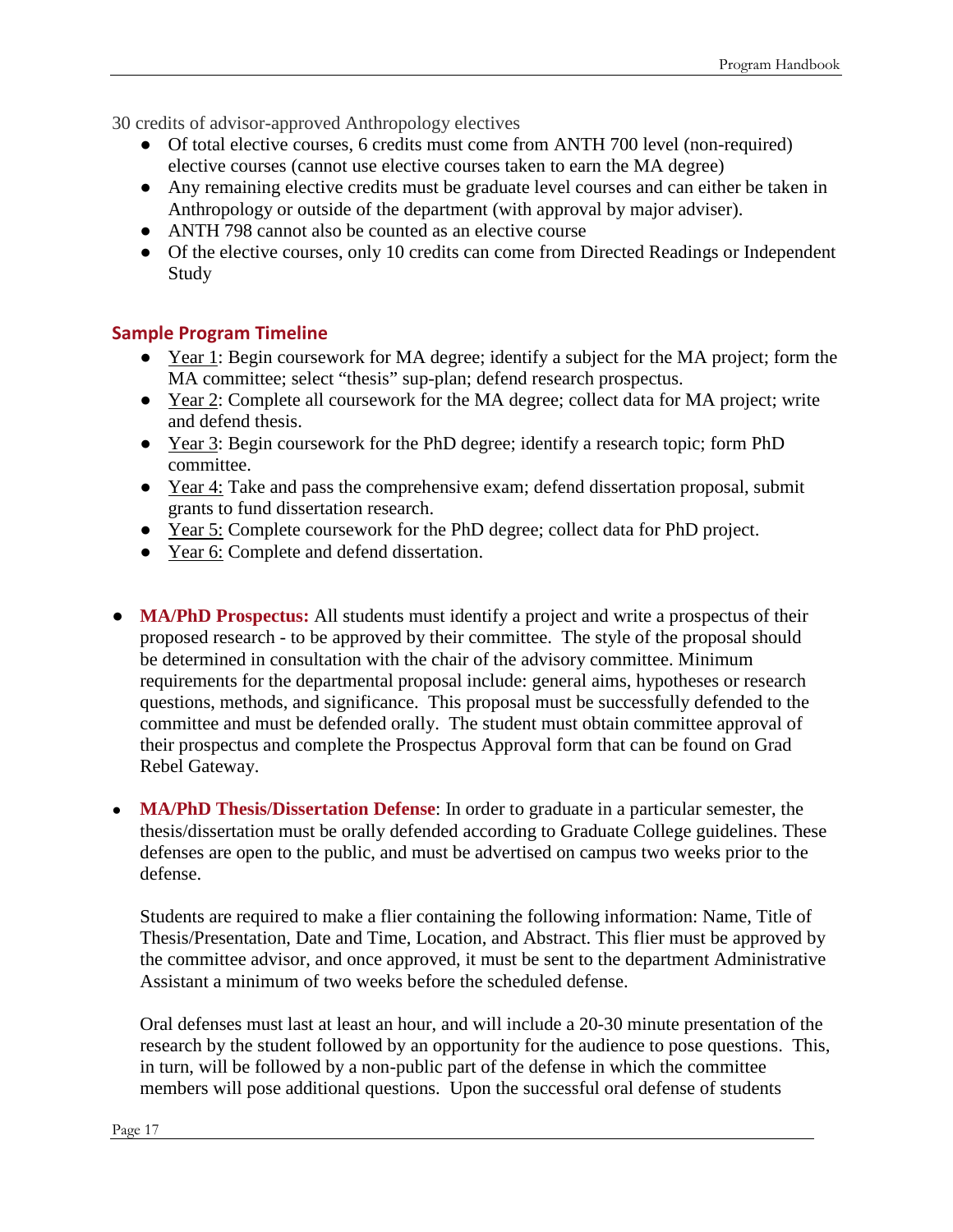should complete the Culminating Experience Results form which can be found on Grad Rebel Gateway.

- **Professional Code of Ethics/Discipline Guidelines:** UNLV Graduate College policy regarding academic integrity can be found in the Graduate Catalog. Additionally, students *must* obtain any required permits or approvals prior to embarking upon their research. Such permits can include, but are not limited to, approval from the UNLV Institutional Review Board (IRB) prior to conducting research involving human subjects, or archaeological permits from land-managing agencies prior to conducting archaeological excavations. Finally, students agree to adhere to disciplinary-specific code of ethics.
- **Comprehensive Exams:** The student must pass a comprehensive examination with a passing grade (which is equivalent to a B- or better). This pass/fail exam will cover three topics, selected to relate to the student's dissertation research area. The topics will typically relate to an area of (a) theory, (b) methodological or topical specialty, and (c) culture area. Students who fail in any portion of the exam may retake that portion any time prior to the end of the semester following that during which the exam was taken. If a student fails the first time, the student will be recommended to the Graduate College to be placed on probation. A second failure results in separation from the doctoral program.

After passing the doctoral comprehensive examination, the student must submit to the department a written dissertation proposal approved by the dissertation committee prior to the commencement of fieldwork or research. The student also must present a defense of this proposal to the academic community. After successfully completing these tasks, the student is advanced to candidacy.

[\\*Please refer to the Catalog for the official plans of study and requirements](https://catalog.unlv.edu/preview_entity.php?catoid=34&ent_oid=2914)

### **Additional Program Information**

● **Enrollment requirements**: Per university requirements, students must be enrolled for a minimum of 6 graduate credits each semester (Fall and Spring). Per Departmental requirements, full-time students are expected to complete 12-18 credits in the first year, and students with graduate assistantships (GAs) are required to complete 9 credit hours per semester unless otherwise approved by their committee chair. Departmental graduate assistantship (GA) funding is not available for MA students.

NOTE: ANTH 790 class (Research Design, Professional Ethics, and Grant Writing for Anthropologists) should not be taken the first year. Students are encouraged to take it in their second year, in consultation with their advisor

● **Defense of the MA Thesis/PhD Dissertation**: Students generally must be registered for at least 3 credit hours the semester that they defend. The only exception is when a student meets the requirements of the grace period exception. This exception allows a student not

Page 18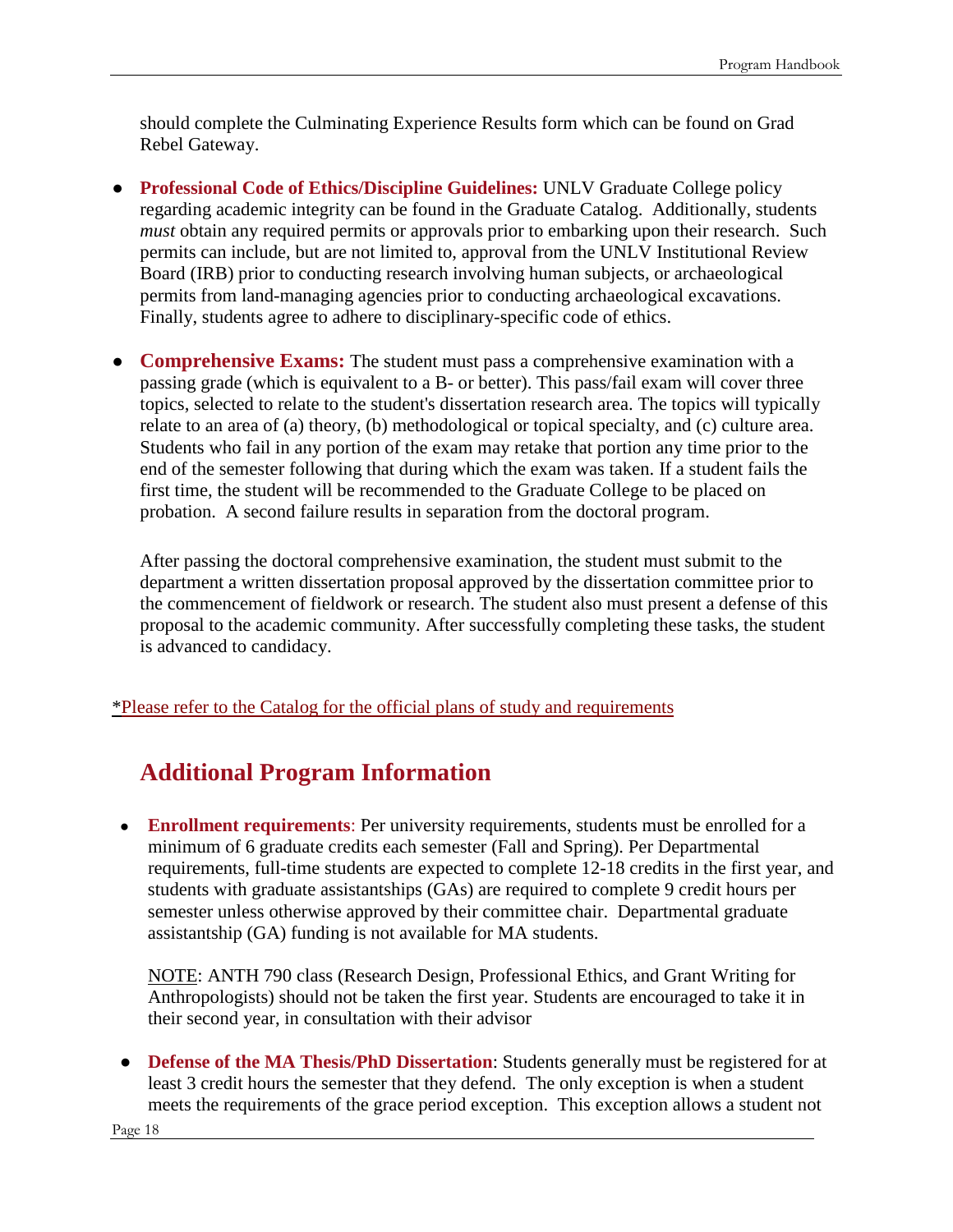enrolled to defend provided that (a) they defend in the first two weeks of a semester, and (b) they were enrolled for at least 3 credit hours the previous semester.

• **Scholarships:** The Department of Anthropology offer scholarships to graduate students twice per academic year, once each semester. Awards include:

**[Angela Peterson Memorial Scholarship](https://www.unlv.edu/anthro/peterson-memorial)**

**[Edwards and Olswang Grant](https://www.unlv.edu/sites/default/files/page_files/27/Edwards_and_Olswang.pdf)**

**[Patricia A. Rocchio Memorial Scholarship](https://www.unlv.edu/sites/default/files/page_files/27/FallRocchio_Scholarship_announcement_2013-14.pdf)**

**[Friends of World Anthropology Grant](https://www.unlv.edu/sites/default/files/page_files/27/FWAAnnouncement2013.pdf)**

### **University Resources**

#### The Graduate Academy: Innovative Leadership, Professional, and Career Development

The goal of the Graduate Academy is to serve as a virtual resource providing support and many professional opportunities to UNLV graduate students. The Academy offers information about events and services such as graduate certificate programs, workshops, training sessions and career services. You can follow Academy activities via social media or look for regular updates on the website.

#### [Academic Success Center](http://academicsuccess.unlv.edu/)

The goal of the Academic Success Center is to help students do well academically and complete they studies on time. They offer or will refer you to such programs and resources as tutoring, advising, skills testing, career exploration and more. They guide students every step of the way to the many established resources created to ensure they complete their educational goals. Learn more about the programs and services the center currently offers.

#### [Alumni Association](https://www.unlv.edu/about-alumni)

With an alumni base 120,000 strong, the UNLV Alumni Association offers a variety of services and opportunities in support of alumni and their families. UNLV alumni are encouraged to support the values of higher learning through advocacy, involvement, and giving.

#### [Commencement Office](http://www.unlv.edu/commencement)

Located in the UNLV Office of the Registrar, the commencement office is the last step in the graduation process. Please check with the commencement office for information on the commencement ceremony and your diploma; for all other information about graduate student degree completion and graduation, including thesis/dissertation requirements and doctoral hooding, please contact the Graduate College. It is the students' responsibility to ensure they apply for [graduation on time](https://www.unlv.edu/graduatecollege/graduation-deadlines) and submit all required forms to the Graduate College. Questions regarding thesis/dissertation should be directed to the Graduate College [Student Services](https://www.unlv.edu/graduatecollege/thesis)  [Team](https://www.unlv.edu/graduatecollege/thesis) and questions regarding required forms should be directed to the Graduate College [RPC](https://www.unlv.edu/graduatecollege/current)  [Team](https://www.unlv.edu/graduatecollege/current)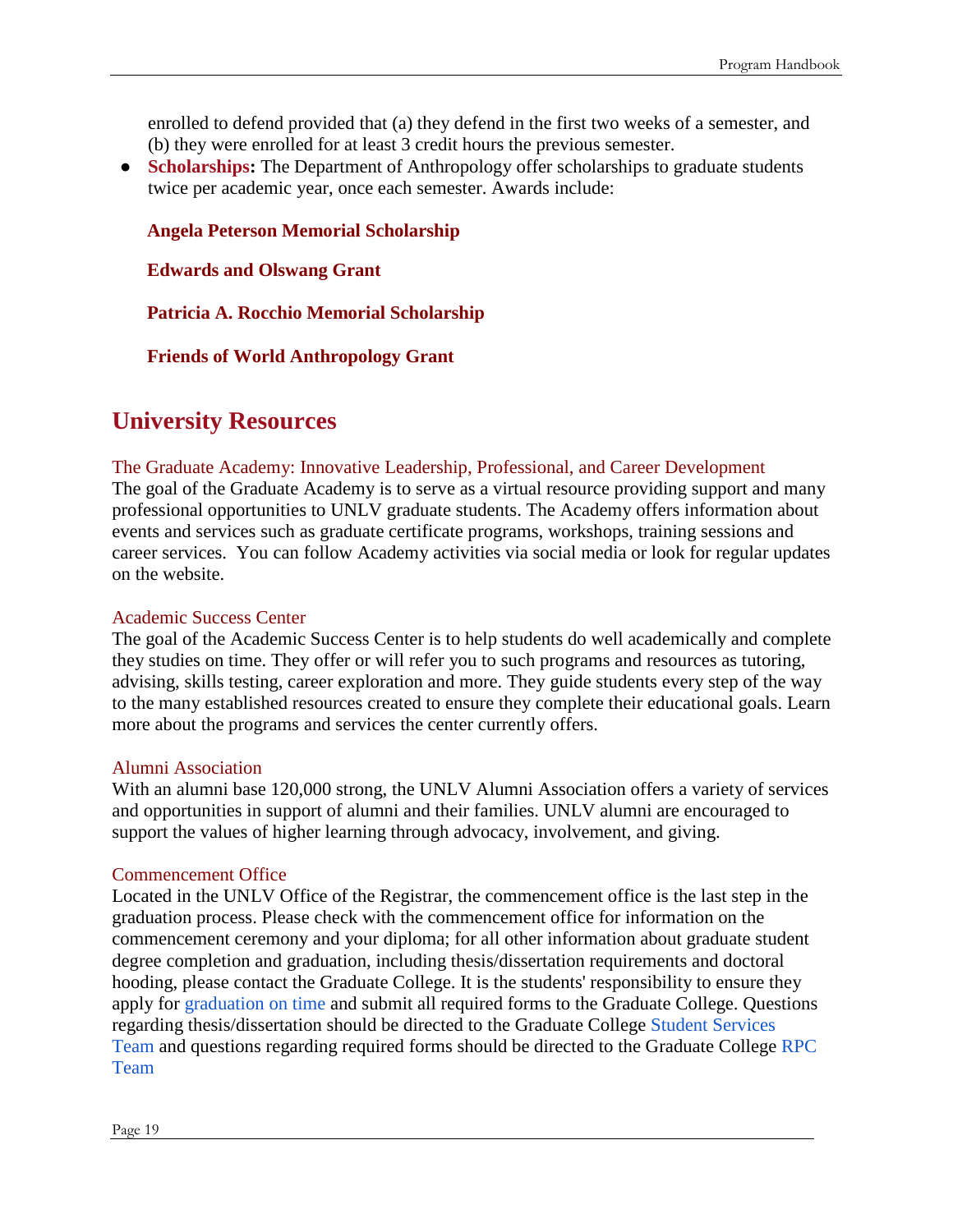#### [Office of Diversity Initiatives](http://www.unlv.edu/diversityinitiatives)

The vision of the Office of Diversity Initiatives is to advocate, promote, and support the advancement of equity, inclusiveness, and empowerment of a continuously changing collegiate and global community. The mission of the Office of Diversity Initiatives is to provide leadership and support for UNLV's diversity mission: *to nurture equity, diversity, and inclusiveness that promotes respect, support, and empowerment*. This Office also handles UNLV Title IX questions, inquiries, and reporting.

#### [Disability Resource Center \(DRC\)](http://drc.unlv.edu/)

The DRC is committed to supporting students with disabilities at UNLV through the appropriate use of advocacy, accommodations, and supportive services to ensure access to campus courses, services, and activities. The DRC is the university-designated office that determines and facilitates reasonable accommodations in compliance with the Americans with Disabilities Act (ADA) and Section 504 of the Rehabilitation Act of 1973. Graduate students with disabilities must disclose to the DRC in order to receive appropriate accommodations.

#### [Office of International Student and Scholars](http://www.unlv.edu/iss)

International Students and Scholars (ISS) ensures compliance with both SEVIS (Student and Exchange Visitor Information System) and federal law, so that the university can continue to be authorized by the U.S. federal government to enroll international students; host and hire international scholars; assist and advise employment eligibility and authorization relating to international students and scholars, and visa, travel, and immigration issues; provide critical and specialized services to the international students and scholars of the UNLV community; and facilitate their transition to the campus and the U.S.

#### [Jean Nidetch Women's Center](https://www.unlv.edu/womenscenter)

The Jean Nidetch Women's Center is committed to creating a supportive and inclusive environment for all genders through programming, services, and advocacy for the UNLV community. The Women's Center has informational resources, brochures, and flyers for a variety of on and off campus organizations to help empower and protect yourself, and learn about your options. They also provide free tampons, pads, and condoms.

#### [The Intersection](https://www.unlv.edu/intersection)

The Intersection is a one-stop resource for UNLV's highly diverse student body — a comprehensive multicultural center grounded in the academic life of our students. As an intersecting campus resource, the Intersection helps ensure students, particularly first-generation and students of color, successfully navigate their academic careers. Here, all members of campus can discuss their differences, discover their similarities, and build a shared sense of belonging.

#### [UNLV Libraries](http://www.library.unlv.edu/)

UNLV Libraries has always been more than books; they are about encouraging students and creating quality programs that elevate growth and learning. Please visit their website for important information about the services they offer to graduate students.

#### [Graduate & Professional Student Association \(GPSA\)](http://www.unlv.edu/gpsa)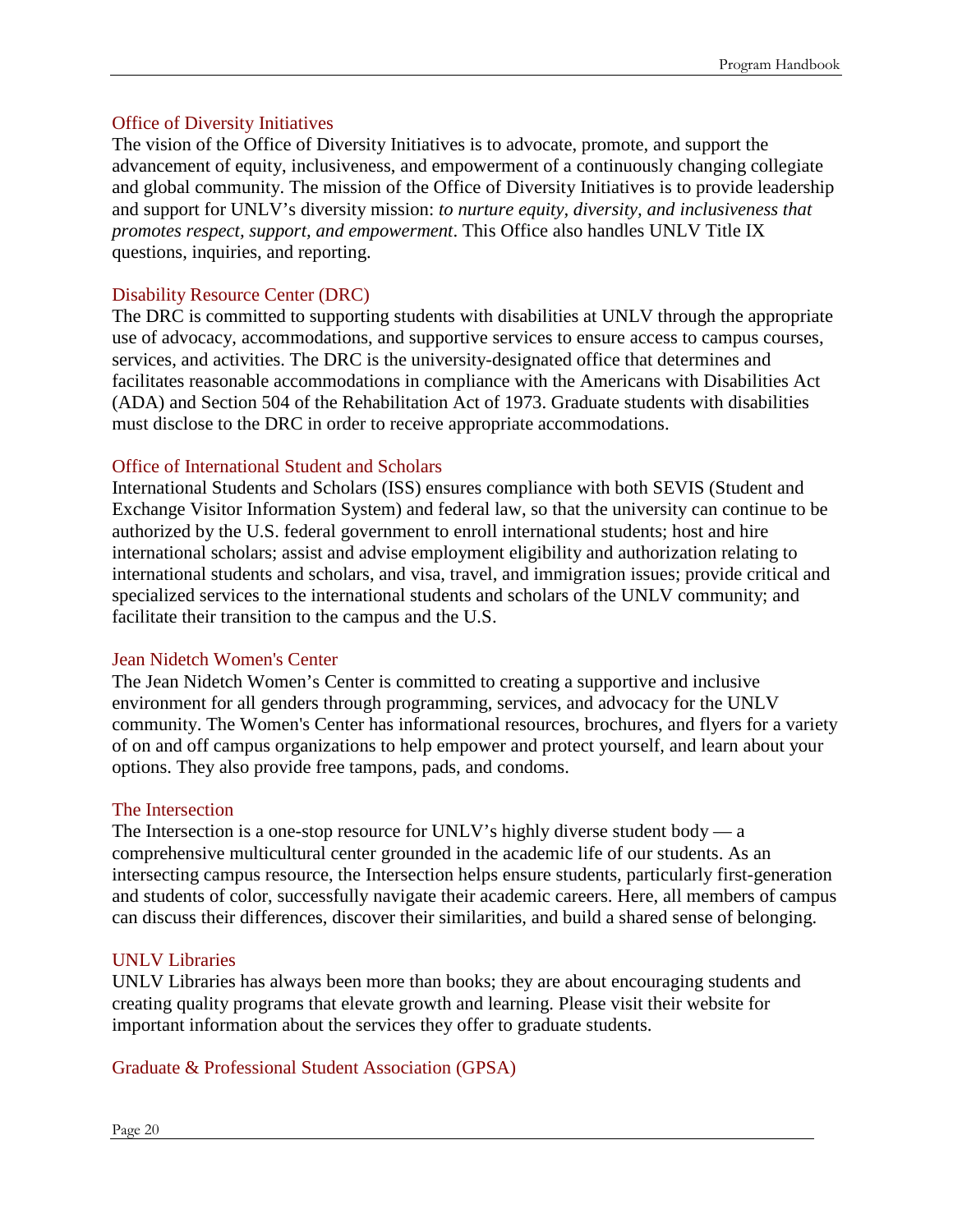The Graduate & Professional Student Association serves all currently enrolled University of Nevada, Las Vegas graduate and professional students. The GPSA maintains the Graduate Student Commons located in the Lied Library room 2141 and Gateway Building PDAC Room. The facility a working office equipped with a copier, fax, flatbed scanners, color laser printer, office supplies, and computers with printers and a small kitchen area. The GPSA is the graduate student governance body at UNLV; the GPSA Council consists of one graduate student representative from each graduate department, and they meet monthly. The GPSA also provides volunteer opportunities, sponsors social events, and supports graduate student research through the graduate research and travel grants program.

#### [Office of Student Conduct](http://studentconduct.unlv.edu/)

The Office of Student Conduct is a student-centered, service-oriented office located within the Division of Student Affairs. The Office of Student Conduct collaborates with the UNLV community to provide an inclusive system through enforcement of the *UNLV Student Code of Conduct* by:

- Promoting awareness of student rights and responsibilities;
- Establishing accountability for student choices;
- Creating opportunities for involvement in the process; and
- Striving to uphold the values and ethics that advance the common good.

#### [Military and Veteran Services Center](https://www.unlv.edu/veterans)

The Military and Veteran Service Center is staffed with veterans and GI Bill-experienced staff to assist more than 1,000 veterans, dependents, active duty service members, National Guard members, and reservists. Their mission is to develop a welcoming, veteran-friendly campus environment that fosters academic and personal success.

#### [The Financial Aid & Scholarships Office](http://www.unlv.edu/finaid)

The Financial Aid & Scholarships Office supports higher-education access and persistence by providing financial aid to eligible students. The office partners with student organizations, the UNLV Foundation, the Graduate College, and other external constituents to provide financial aid learning opportunities and scholarship support for graduate students.

#### [Writing Center](http://writingcenter.unlv.edu/)

This is a free service to UNLV students to help you with any writing project, from papers to creative writing, to resumes, and we can work with you at any stage of the writing process. The center can help you brainstorm, make an outline, work on your drafts, or just be a soundboard for your ideas. The center staff can assist you in person, or via the Online Writing Lab (OWL) page.

#### **University Policies and Procedures**

Graduate students are responsible for knowing and acting in accordance with UNLV Policies and Procedures. To view the most commonly referenced campus policies and procedures, you can refer to the following websites:

- [Academic Integrity](https://www.unlv.edu/studentconduct/misconduct)
- [Activation for Military Service](http://www.unlv.edu/veterans/deploy)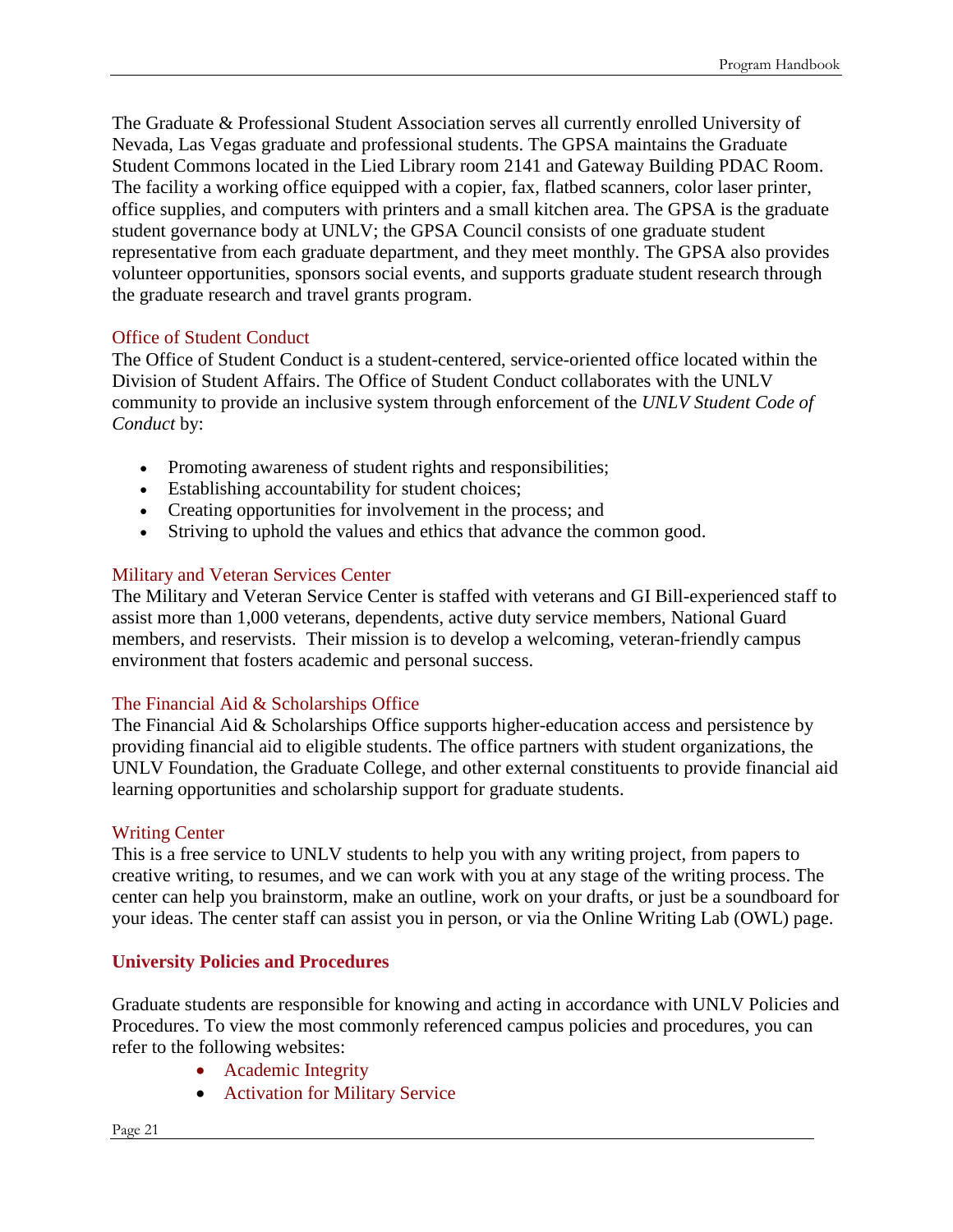- [Change of Address](http://www.unlv.edu/registrar/forms#C)
- [FERPA/Privacy Rights](http://www.unlv.edu/registrar/ferpa)
- [Health Insurance -](https://www.unlv.edu/graduatecollege/current/healthinsurance) Mandatory
- [Jean Clery Campus Safety and Security Report](http://police.unlv.edu/policies/campus-report.html)
- [Proof of Immunization](http://www.unlv.edu/admissions/immunizations)
- [Policies and Procedures on the Protection of Research Subjects](http://www.unlv.edu/research/ORI-HSR/review-boards)
- [Rebelmail Policy](http://rebelmail.unlv.edu/)
- [Student Conduct Code](http://studentconduct.unlv.edu/conduct/student-conduct-code.html)
- [Student Computer Use Policy](https://www.it.unlv.edu/policies)

#### • [Title IX](https://www.unlv.edu/compliance/titleIX)

UNLV does not discriminate in its employment practices or in its educational programs or activities, including admissions, on the basis of sex/gender pursuant to Title IX, or on the basis of any other legally protected category as is set forth in NSHE Handbook Title 4, Chapter 8, Section 13. Reports of discriminatory misconduct, questions regarding Title IX, and/or concerns about noncompliance with Title IX or any other anti-discrimination laws or policies should be directed to UNLV's Title IX Coordinator Michelle Sposito.

The Title IX Coordinator can be reached through the online reporting form at [https://cm.maxient.com/reportingform.php?UnivofNevadaLasVegas&layout\\_id=18,](https://cm.maxient.com/reportingform.php?UnivofNevadaLasVegas&layout_id=18) by email at [titleixcoordinator@unlv.edu,](mailto:titleixcoordinator@unlv.edu) by phone at (702) 895-4055, by mail at 4505 S. Maryland Parkway, Box 451062, Las Vegas, NV, 89154-1062, or in person at Frank and Estella Beam Hall (BEH), Room 555.

To ensure compliance with Graduate College policies and procedures, please review the relevant sections of the [Graduate Catalog:](https://catalog.unlv.edu/content.php?catoid=34&navoid=8761) 

- [Academic Calendar](https://catalog.unlv.edu/content.php?catoid=34&navoid=8761)
- [Academic Policies](https://catalog.unlv.edu/content.php?catoid=34&navoid=8761)
- [Admission and Registration Information](https://catalog.unlv.edu/content.php?catoid=34&navoid=8761)
- [Degree Progression Policies & Procedures](https://catalog.unlv.edu/content.php?catoid=34&navoid=8761)

In addition, the [Graduate College website](http://graduatecollege.unlv.edu/) contains additional information regarding policies and procedures.

*Nothing in this handbook supersedes any NSHE, UNLV, or Graduate College policy.*

#### **Handbook Information**

| Last revised | Revised by | Changes summary             |
|--------------|------------|-----------------------------|
| May 2016     | Peter Gray | Small language edits along  |
|              |            | with a handful of modest    |
|              |            | changes to guidelines for   |
|              |            | prospectus, thesis and      |
|              |            | publishable paper defenses. |